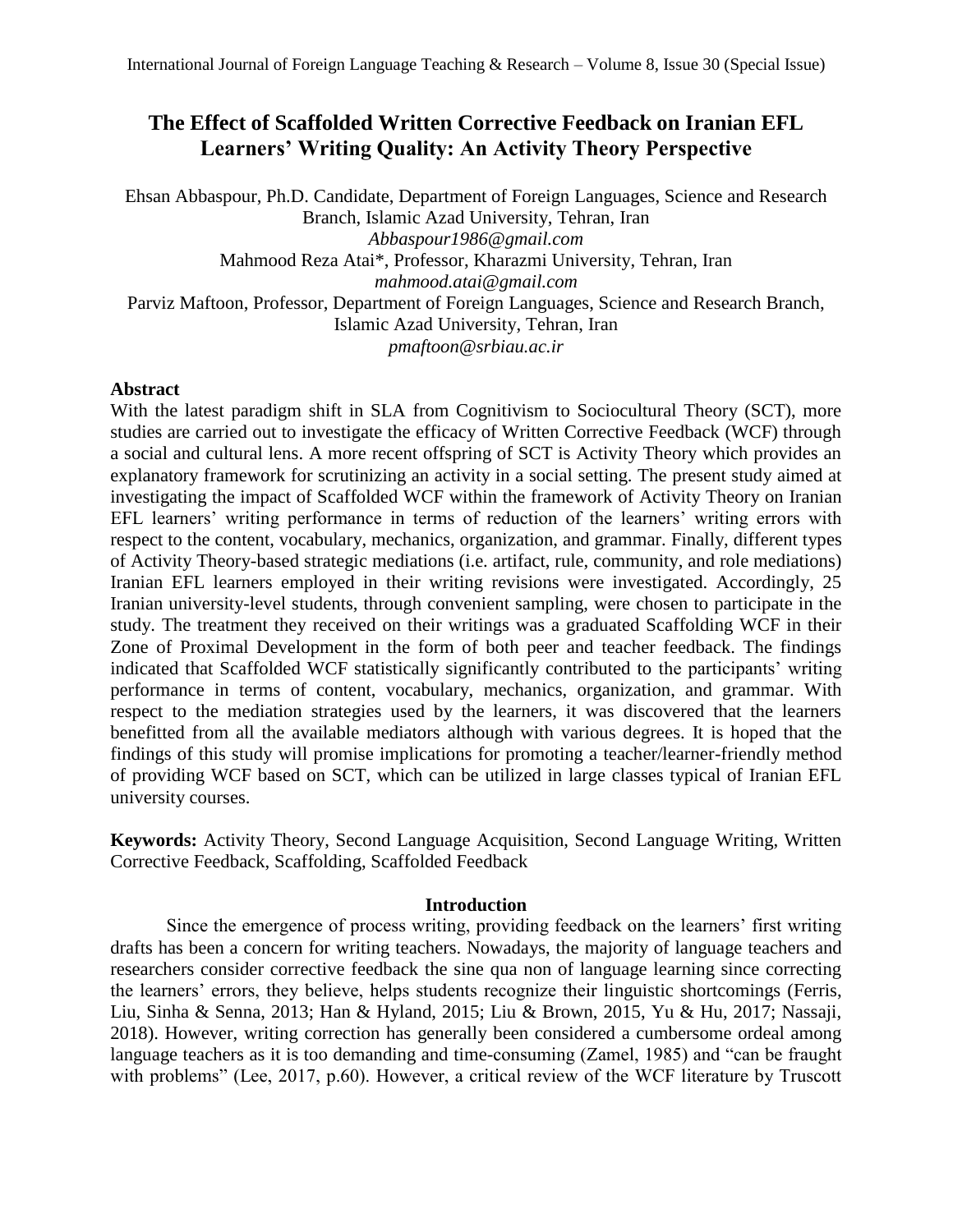(1996) appalled the proponents of corrective feedback by saying that "grammar correction has no place in writing courses and should be abandoned" (p. 328).

Truscott's views, which he has reiterated many times ever since (Truscott, 1999; 2007; 2016), sparked a heated debate among L2 writing scholars and a new wave of research urged by researchers emerged and thrust the studies on WCF into the limelight. Despite the plethora of research on the efficacy of different types of WCF, the results are still discrepant and conflicting.

With the recent paradigm shift from cognitivism to the sociocultural theory in both SLA in general and in writing studies in specific, investigating the L2 writing and its relationship with the context, reconceptualizing writing strategies within the sociocultural framework has gained considerable prominence (Lantolf & Thorne, 2006). In the past decade, a new strand of research on the efficacy of WCF has been introduced and found prevalence among some researchers. These researches (Niami, 2011; Zhu & Mitchell, 2012; Mak & Lee, 2014; Yu & Lee, 2015) have adopted Activity Theory, an offshoot of SCT, as an explanatory tool which elucidates the mediating factors during feedback provision and text revision episodes in writing classes.

Studying the mediation strategies through the lens of Activity Theory can elucidate the complex nature of writing classroom dynamics and interactions as well as the strategies student writers adopt during the feedback phases. However, the existing literature has, to date, failed to address the issue of adopting such a method in large classes and the designs are inapplicable to real college writing classrooms. The present study sought after filling this gap.

Evidently, this is a promising approach to investigating the nature of writing classroom interactions. Furthermore, as the existing literature implies, a WCF method designed based on the tenets of sociocultural theory is tenable. Accordingly, the present study adopts Activity Theory as its major theoretical framework and investigates the efficacy of Scaffolded Written Corrective Feedback in EFL writing classrooms.

#### **Review of Literature**

### **Activity Theory: Nature and Scope**

Traditionally, within the cognitive and social sciences, there has been discord between individual and social accounts that often has resulted in contradictory stances. Activity theory opposes this partition but provides accounts where both collective and individual activities can be seen to converge, by operating with a number of different units and levels of analysis. This also puts more emphasis on the nature of the relations and activities between the organisms engaged in the activity and their technological artifacts in comparison with other theories. The role technological artifacts (e.g. cyber networks) play in workplace activities has begun to be investigated more fully. It is due to the fact that the concept of mediation is the core of activity theory (Kaptelinin, Kuutti, & Bannon, 1995). Activity Theory is a framework or descriptive tool (Nardi, 2005) that provides "a unified account of Vygotsky's proposals on the nature and development of human behavior" (Lantolf, 2006, p. 8).

Engeström (1999) argues for the existence of three generations of Activity Theory which have been set forth in the six decades since Vygotsky's death. This first approach drew heavily from Vygotsky's concept of mediation.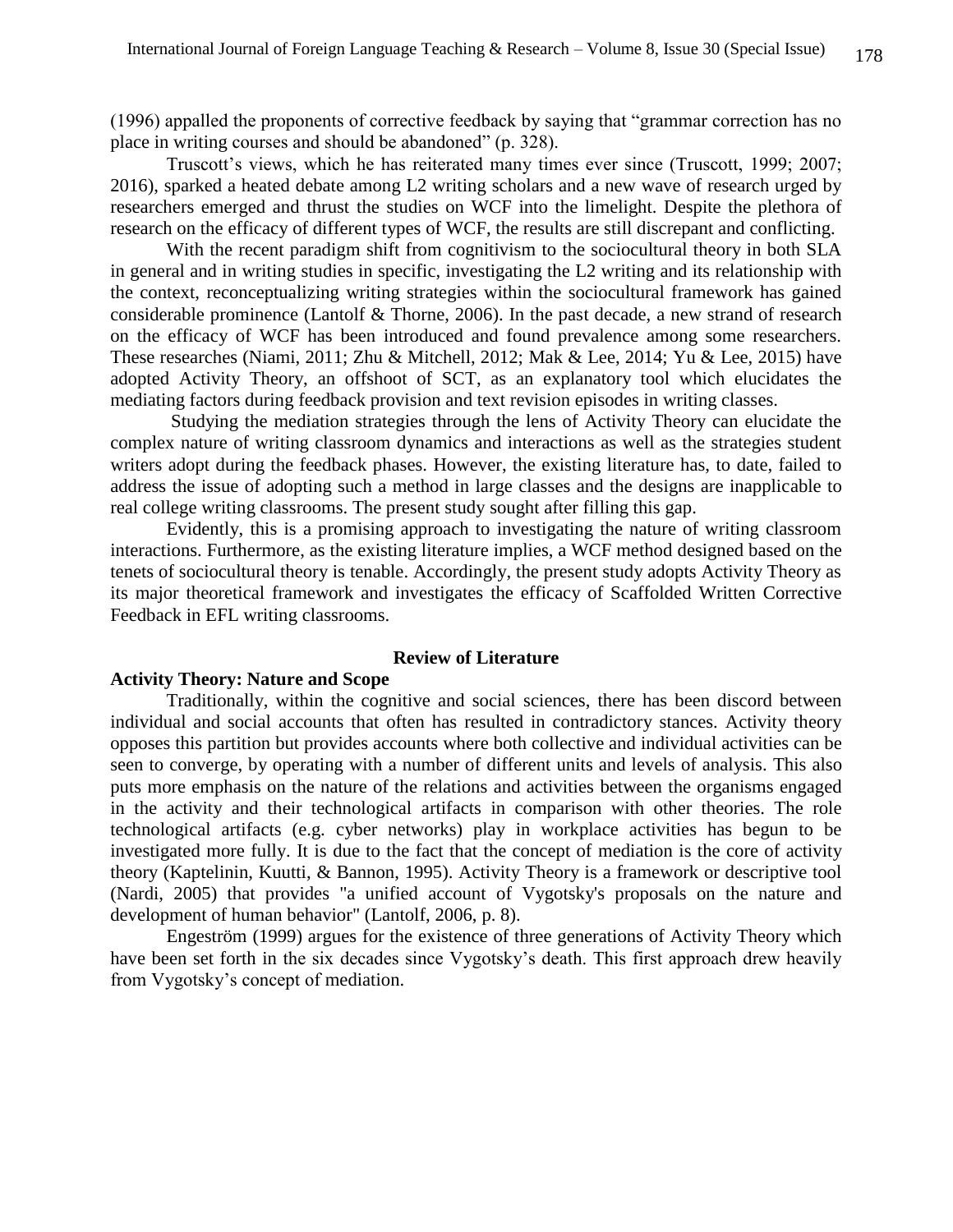

**Figure 1.** *First generation activity theory model (Engeström, 1999, p.30)*

He set forth the idea that the objects distinguish different activities and that it is the transformation of the object/goal that results in the integration of elements of the activity system.

Engeström (1999, p. 29) argues that the second generation of Activity Theory advocates the study of artifacts "as integral and inseparable component of human functioning", but he explicates that its relationship with other components of an activity system should be the focus of mediation studies. "Leontiev distinguished between the material objective and affective motives of activity, seeing objective purpose as translating motive into a physical act, transforming the internal plane to the external world and driving activity through the formation of goals" (p. 29).



**Figure 2.** *Second generation activity theory model (Engeström, 1999, p.31)*

The significance of this second generation of Activity Theory was that it shed light on the interrelations between the individual subjects and their community. This model of the structure of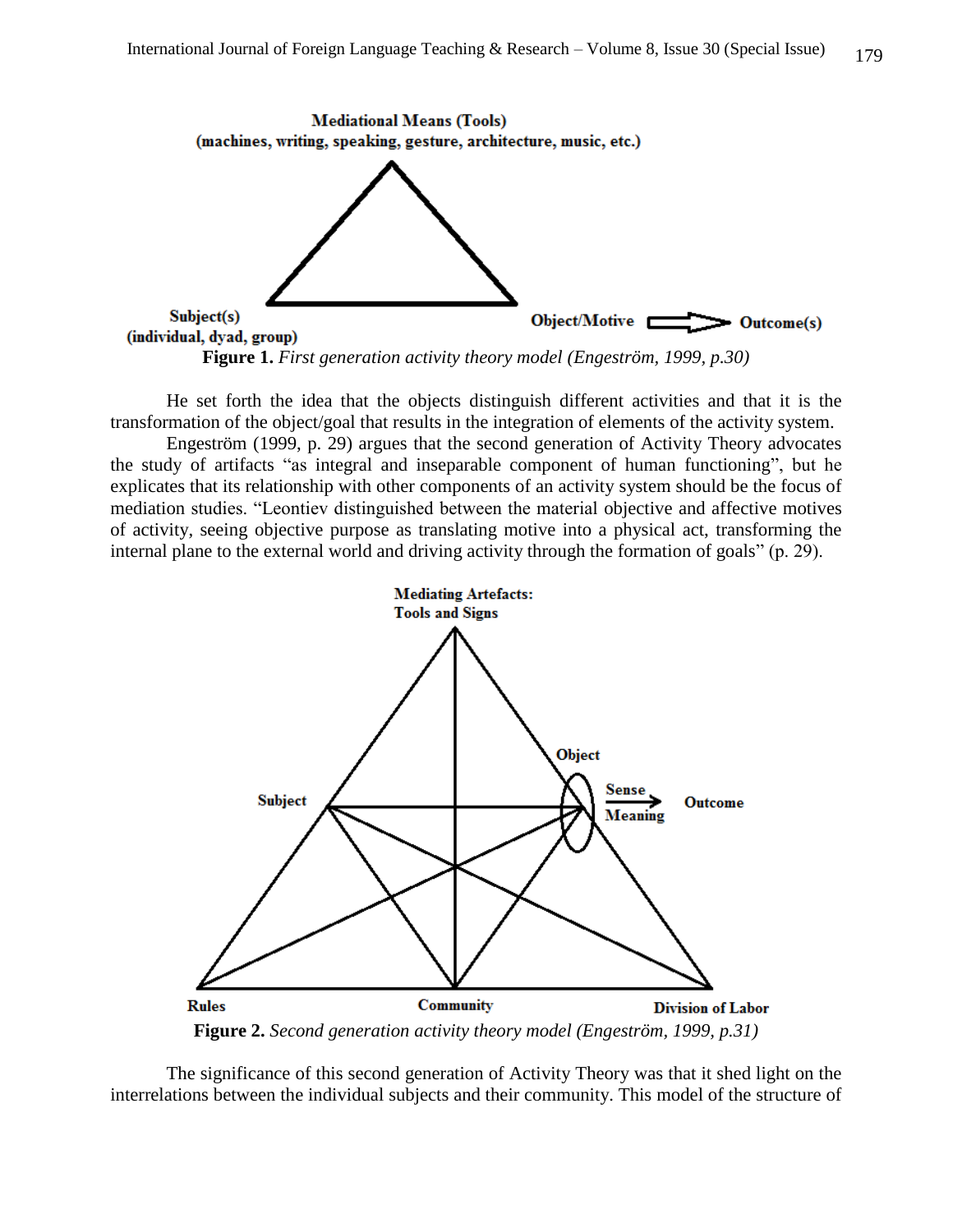activity system was developed by Engeström (1987) which incorporates the interacting elements of subject, object, tools (instruments or artifacts), division of labor, community, rules, and outcome.

The third generation of Activity Theory has been developed by Engeström (2001) and aims at establishing conceptual tools for understanding the nature of dialogues, various points of view and interaction networks in activity systems. He founds his theory on ideas of dialogism and multi-voicedness in order to expand the second generation's framework.



**Figure 3.** *Third generation Activity Theory model (Adapted from Engeström & Sannino, 2010, p.6)*

### **Activity Theory and Second Language Education**

Sociocultural factors are integral parts of language learning, where language is considered a cultural artifact which mediates thinking and communication among people and within an individual him/herself. This cultural/historical perspective led to an epistemological shift away from Cartesian theories of cognition that isolate the individual mind from society and culture (Thorne, 2004). Activity Theory posits more holistic approaches to SLA research and practice (Lantolf & Thorne, 2006). It intends to transform practices in the way that they can improve the conditions and outcomes of language teaching/learning, by introducing additional mediation, providing different rules of engagement, and gathering individuals/communities with various previous histories.

In the classroom setting, even when the learners seemingly adopt the same behaviors, from a cognitive perspective they are always undertaking the activity differently and direct the activity in specific ways according to their different individual history, goals, and motives. It is not required that all learners in the classroom have a shared goal for learning. What is of great significance to learning is the activity because it is what shapes the learners' orientation to learn or not.

#### **The Role of WCF in Activity Theory**

Activity Theory has recently crept its way into the milieu of SLA research. Therefore, studies on WCF conducted in the framework of Activity Theory are quite rare. Below, a number of such studies are reviewed.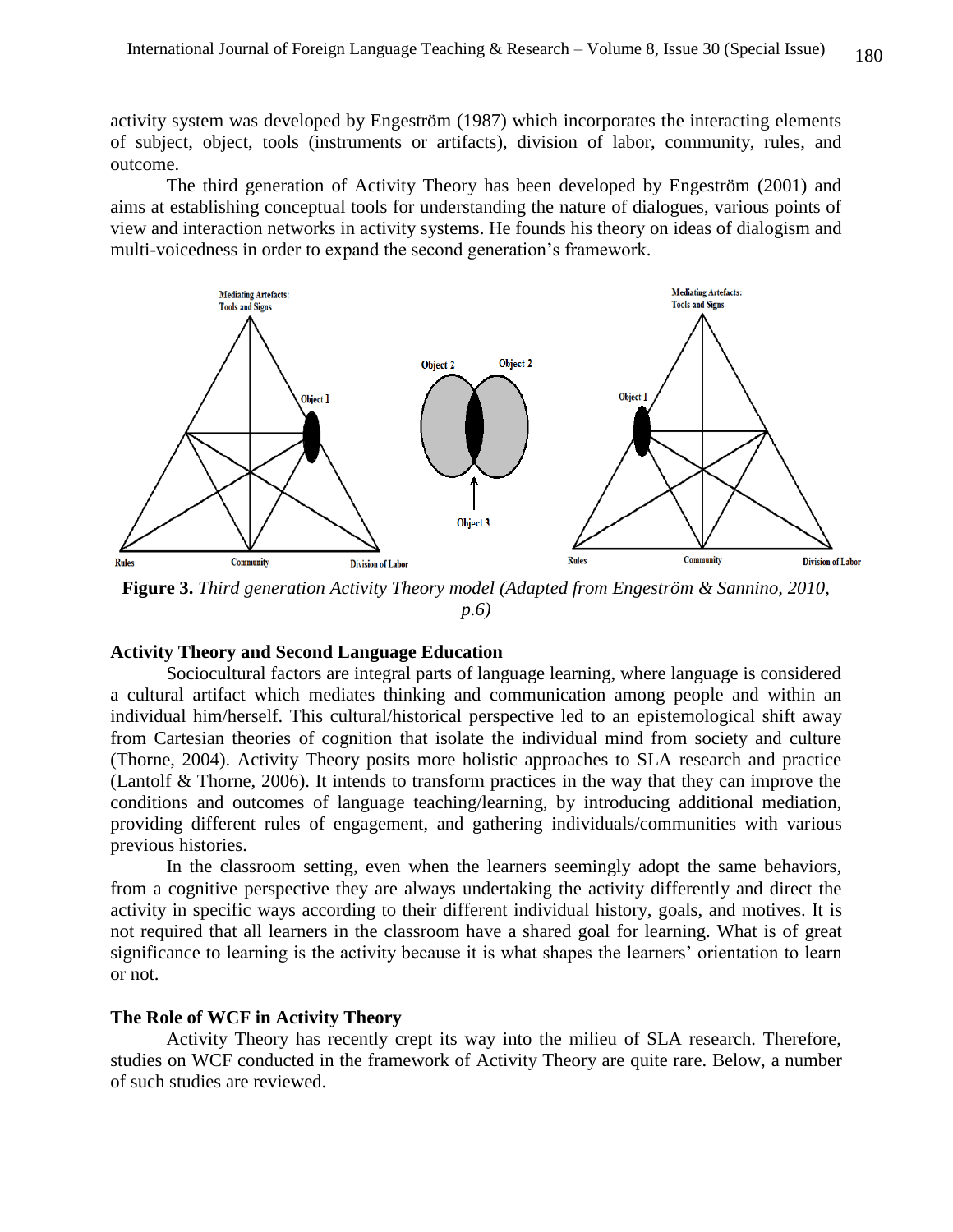Drawing upon Engeström's (1987) version of Activity Theory, Lee (2014) addresses the limitations of traditional feedback approaches in EFL school contexts and accentuated the need to replace these approaches with more effective practices specifically those which are based on Activity Theory. She further suggests that the components of Activity Theory are applicable to writing classes in general and WCF in specific. Although enlightening, this paper fails (or at least does not intend) to provide a set of practical guidelines for implementation of Activity Theorybased WCF in EFL classroom.

More recently, Lee (2017) has remedied the practical gap and has offered a set of guidelines for implementing negotiated WCF in the classroom, which in turn can be investigated through the lens of Activity Theory. However, the author has lavished all her attention to peer feedback, and teacher feedback has been only marginally treated.

In a case study, Zhu and Mitchell (2012) examined two ESL learners' peer response stances from an Activity Theory perspective. They built the theoretical framework of their study on Leontiev's (1978) constructs of activity and motive/object. The data included recordings of peer response sessions and individual interviews. The results indicated that each participant had an idiosyncratic motive/object for participating in peer response and that these motives/objects motivated the students' peer response stances.

In a further case study, Mak and Lee (2014) used Activity Theory framework to explain how four elementary teachers in Hong Kong attempted to foster change in assessment by implementing in the L2 writing classroom dominated by the examination culture. Based on the data obtained from classroom observations and interviews with teachers and administrators of two elementary schools in Hong Kong during an academic year, this study revealed the tensions and contradictions that arise as a result of the introduction of Activity Theory in writing. They concluded that such tensions cannot be overcome unless the contradictions in the activity systems can be resolved.

In the same vein, Yu and Lee (2015) in their case study, guided by the constructs of activity and motive in Activity Theory, investigated two Chinese university students' motives for participating in group peer feedback activities in the EFL writing classroom. Obtained data indicated that EFL students' group peer feedback activities are directed by their motives, which are shaped (mediated) by the sociocultural context. The findings also demonstrated that students' motives could have a direct impact on students' participation in group/peer feedback activities and their subsequent revisions.

Looking at the issue from a different angle, Niami (2011) investigated possible differences among four groups of students receiving four types of feedback--questions, statements, imperative sentences, and indirect statements or suggestions--on their writings regarding local and global errors. A mediated strategy questionnaire, designed and validated, was used to investigate students' revision within the Activity Theory framework. The participants were 140 Iranian university students. The data were accumulated in six phases of writing the first draft, receiving teacher-written feedback, revising the first draft on the basis of teacher feedback, an interview session, completing a process log, and answering the mediated strategy questionnaire. Although quantitative analysis of data did not suggest any statistically significant difference among the four groups, the content analysis revealed students' preferences for feedback. In addition, there was no significant relationship among the four types of mediated strategies and students' revision.

As surveyed above, to date there have been very few studies investigating the efficacy of WCF through the lens of Activity Theory most of which are either case studies (Zhu & Mitchell, 2012; Mak & Lee, 2014; Yu & Lee, 2015; Lee, 2017), exclusively consider peer response or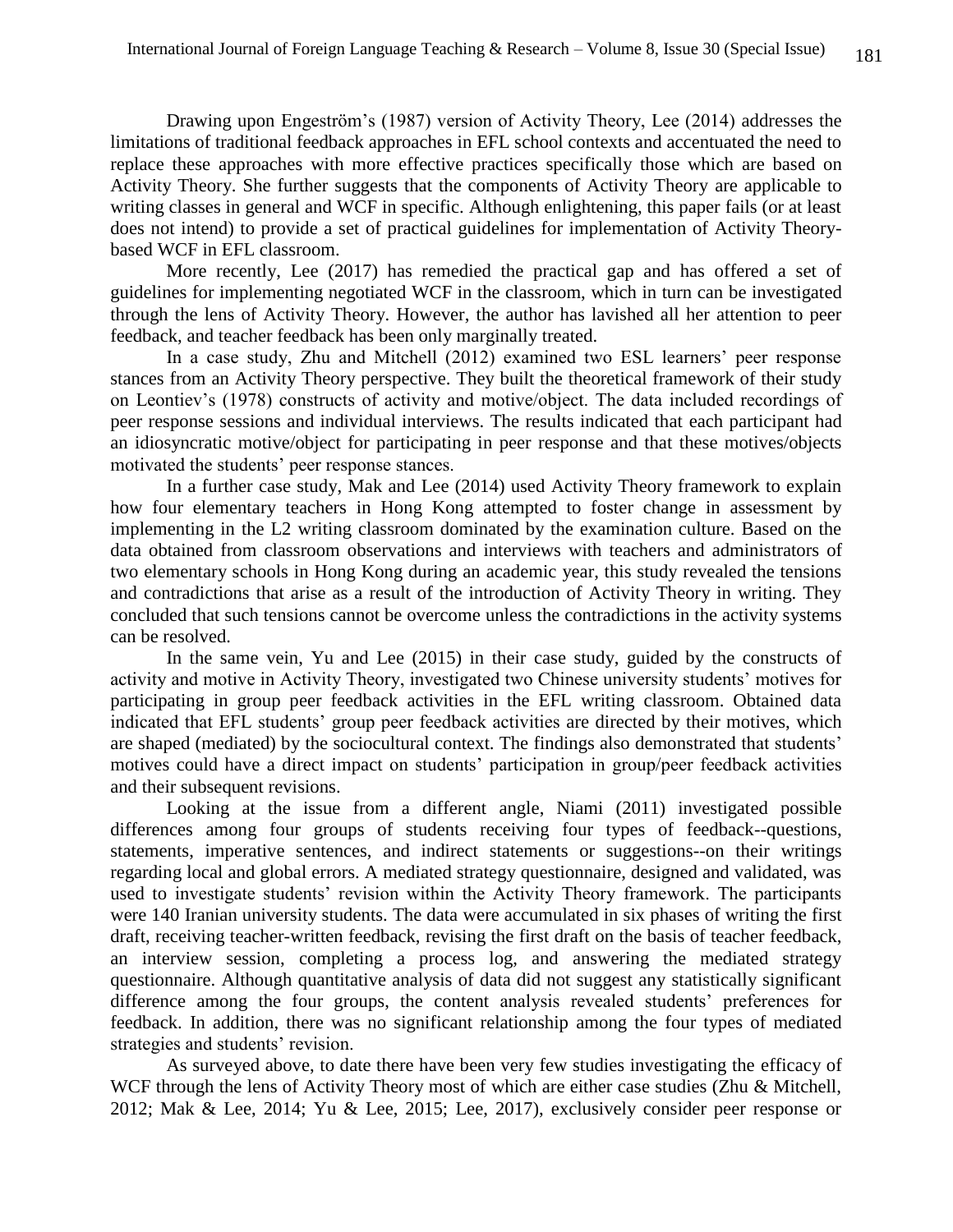teacher feedback (Niami, 2011), or merely offer an explanatory account of the issue at stake (Lee, 2014). The present study intends to avoid the caveats of previous studies and at the same time shed light on how Scaffolded WCF within the Activity Theory framework impact different aspects of second language writing achievement. Accordingly, in this study, the following research questions were raised:

Q.1. Does providing Scaffolded Written Corrective Feedback have any statistically significant impact on Iranian EFL learners' writing quality in terms of content, organization, vocabulary, grammar, and mechanics?

Q2. What types of mediation strategies (based on Activity Theory) do the Iranian EFL learners adopt to revise their paragraphs?

### **Methodology**

### **Participants and the Context of the Study**

The study involved 25 (N=25) university-level students majoring in English Translation (20 females and 5 males) from two Advanced Writing classes (aka Paragraph Writing) at a university in Tehran, Iran. The participants' age spanned from 19 to 43 with an average of 23.3 (M=22.3). The Advanced Writing course as guided by the requirements of Iran's National Teaching Syllabus for university students majoring in English Translation, developed by Iran's Ministry of Science, Research and Technology, is a 16-session (each session is 90 minutes long) compulsory course. The intended outcome is for the students to learn different methods of paragraph development in English. During the course, the students are acquainted with different types of paragraphs including illustration (exemplification), description, process analysis, comparison/contrast, cause/effect, definition, and classification.

Despite the theoretical popularity of the process writing, university-level writing instructors, in effect, simply adhere to product-oriented approaches to teaching L2 writing. The adopted approach is essentially single-draft and form-focused with minimal (if any) focus on revision. The utilized corrective feedback types are generally explicit and limited to the form and the content is solely trivially addressed. The source of feedback is exclusively the instructor and peer interaction/collaboration is generally overlooked.

This study, however, took a different pedagogical stance by adopting a multiple-draft approach which incorporated teacher-student as well as student-student negotiation of form and meaning.

### **Design**

A mixed-methods design was used for conducting the research study. With respect to the quantitative aspects, a repeated-measures design, including a pre-test, an immediate posttest, and a delayed posttest was adopted. However, the qualitative research question was dealt with through triangulation of data (i.e. classroom recordings, questionnaire, and field notes).

#### **Instrumentation**

Eight instruments were used in the present research: (1) a general language proficiency test (TOEFL), (2) a writing pretest, (3) immediate writing posttest, (4) delayed writing posttest, (5) writing tasks (throughout the course), (6) students' mediation strategies questionnaire, (7) writing quality scoring scheme, (8) field notes, and (9) classroom recordings.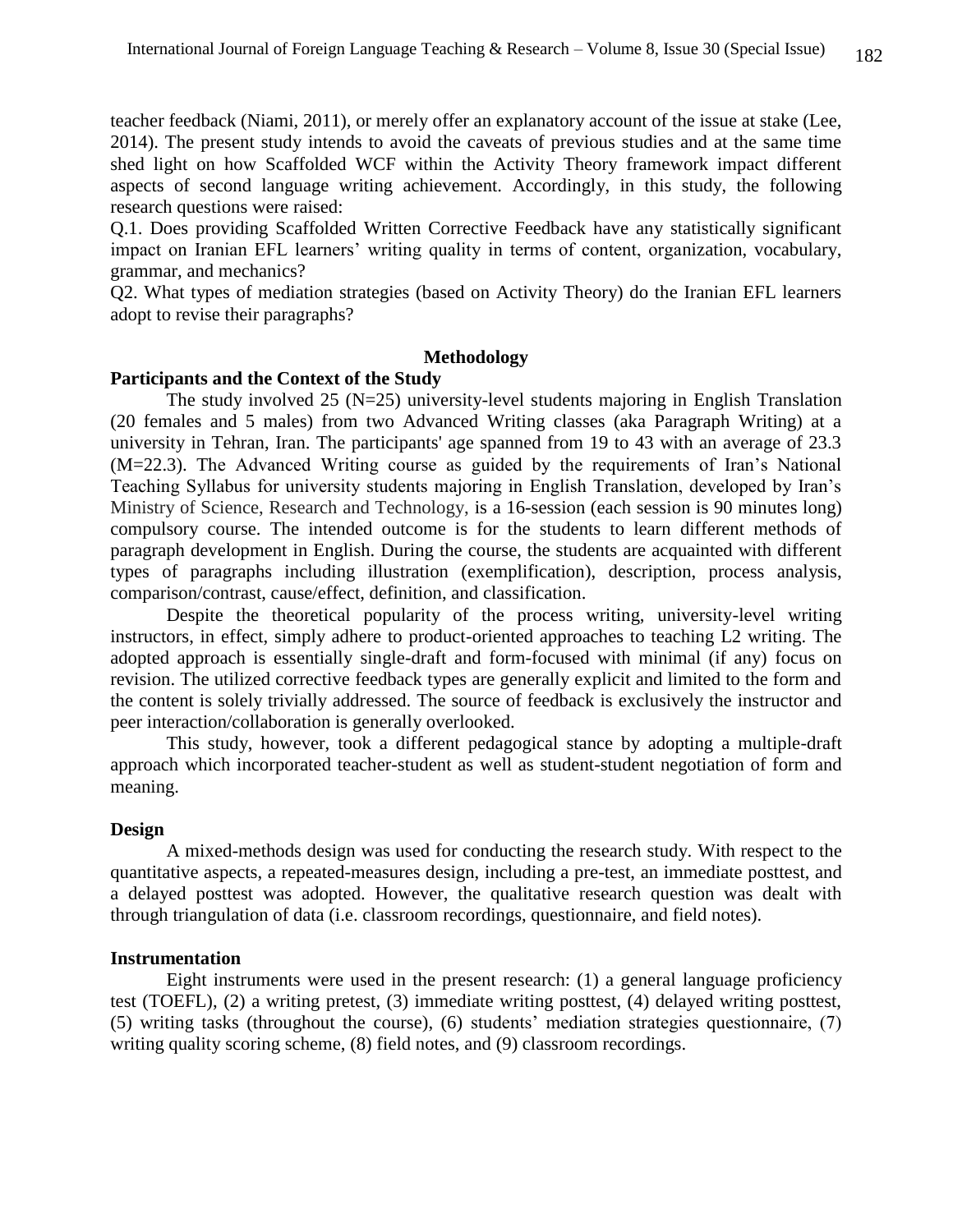### **General Proficiency Test**

A mock version of TOEFL (Phillips, 2001) was given to the participants of the study at the first session of the course in order to establish whether there are any differences in their general language proficiency, so as to ensure the homogeneity of the participants. Due to the nature of this study, only four sections (the written sections) of the test were utilized:

Section I: Structure and written expressions (40 items)

Section II: Vocabulary (30 items)

Section III: Reading comprehension (30 items)

Section IV: Test of Written English (TWE) (a 150-word long paragraph)

The total score of the test is 130. To ensure the content validity of the instrument, two experts reviewed the items. In addition, the internal reliability of the instrument was estimated (Cronbach's  $\alpha$  = 0.832).

### **Pre-test, Immediate Post-test, and Delayed Post-test**

For the pretest, immediate posttest, and delayed posttest, the participants were required to accomplish three expository writing tasks.

# **Writing Tasks**

Students performed seven writing tasks on the assigned topics (i.e., exemplification, description, definition, cause/effect, comparison/contrast, classification, and process) each including roughly 150 words during a period of sixteen weeks.

### **Students' Mediation Strategies Questionnaire**

Following Lei's (2008) categorization of writing revision strategies, Niami (2011) has developed and validated a 23-item questionnaire. This questionnaire was adopted in this study and was administered to the student writers. These mediation strategies are based on the components of Activity Theory (Engeström, 2016). Lei (2008) classified strategic mediations as follows:

1)Artifact-mediated process: This type of mediation consists of utilizing the internet, reference books such as dictionaries and grammar books, L1, and L2.

2)Rule-mediated strategies: When the students are asked to revise their writings, they are supposed to be conscious of some rules and criteria according to which they develop their ideas. These rules and criteria can include rhetoric, teacher's evaluation criteria, and time limitation.

3)Community-mediated strategies: While revising their writings, the students might ask the members of their community for help. These members include their classmates, other university instructors, or their friends and family members.

4)Role-mediated strategies: The students play at least two roles while revising. The first role is as the author of the piece of writing, and the other one is as a language learner.

Due to the limited number of participant, the students' mediation strategies questionnaire did not undergo a robust mathematical analysis and the researchers merely content validated the instrument and estimated its internal reliability (Cronbach's  $\alpha = 0.72$ ).

# **Writing Quality Scoring Scheme**

In order to evaluate the writing performance of the participants, the composition scoring scheme developed by Jacobs, Zinkgraf, Wormuth, Hartfiel, and Hughey (1981). This writing scheme assesses the student writers' writing performance on the basis of five categories of content, organization, vocabulary, language use (i.e. grammar), and mechanics of writing.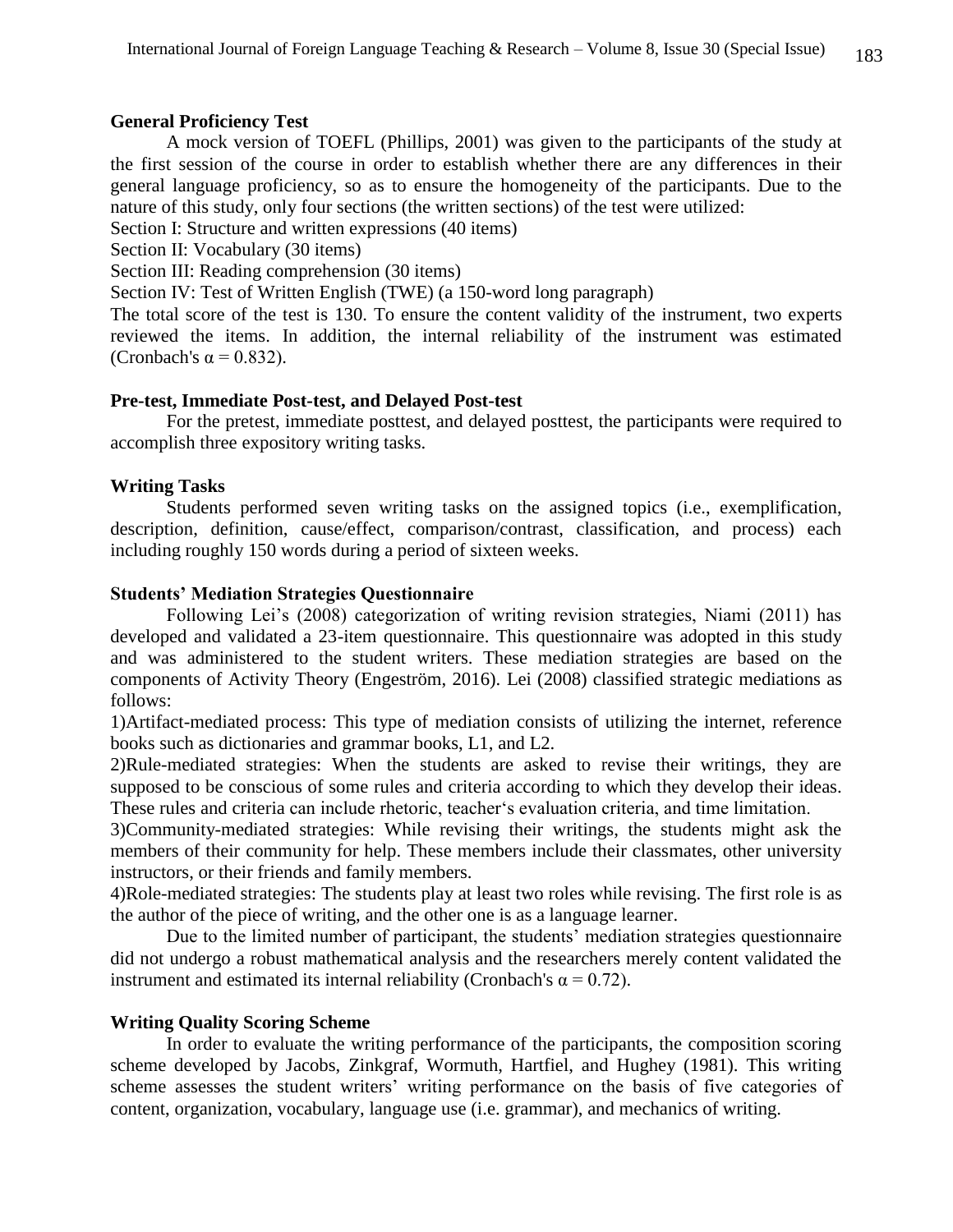### **Field Notes**

Due to the contingent nature of the classroom dynamics and for or the purpose of later analysis of the qualitative data, the researchers took note of the potentially important and unanticipated classroom interactions and raised questions or contradictions. The qualitative data obtained through the field-notes later were utilized to interpret and elucidate the findings of the study.

#### **Classroom Recordings**

Some of the peer feedback instances were randomly audio recorded throughout the course so they could be analyzed to gain insights into the nature of the peer-peer negotiations (see the Appendix).

#### **Procedure**

Prior to the commencement of the study, in order to ensure the homogeneity of the participants in the study, a mock version of TOEFL taken from the book Longman Preparation Course for the TOEFL Test (Phillips, 2001) was administered to the participants and the participants whose scores lay within one standard deviation above and below the mean score were selected.

Then, at the first session of the course, the selected participants were required to write an expository paragraph based on a given topic. As per the instructor's instructions, the paragraphs were supposed to contain around 150 words. These paragraphs were not corrected and the instructor returned the papers to the students at the end of the course so the students could compare their initial performance with their final work.

Prior to the commencement of the procedure and in order to acquaint the participants with ways they could provide fair and accurate peer feedback, the instructor conducted a one-hour workshop in which the participants were acquainted with the potential benefits of peer feedback and were trained to provide effective peer comments. For this purpose, the instructor provided the students with a set of guidelines (in form of questions) which drew their attention to different aspects of the written text such as content, organization, vocabulary, etc. In the same workshop, the characteristics of a sound paragraph were discussed and examples were shown to the students. In the first session of the treatment process, after writing their first draft, students handed over their writings to the instructor. The instructor decided whether the draft needed feedback on forms, content, or both. As the previous research has indicated, Iranian EFL learners acting as peer reviewers tend to equate feedback to commenting solely on the formal errors and ignoring the content errors (Author, 2015). In order to counter this tendency, the instructor assigned two different students to provide peer feedback on either content errors or formal errors (if any comment was necessary); therefore, the peer reviewers were spurred to pay the due attention to both types of errors. The drafts, along with the comments, were returned to the student writers to revise the text based on the comments they had received. The second draft was submitted to the instructor again, and he commented on any probable remaining errors. Finally, the student writers revised the second draft and submitted the final draft to the instructor. After this final revision, the instructor conducted whole-class conferences addressing the common errors the student writers had made hoping that they would learn from each other's mistakes. In the treatment phase, the student writers were required to write seven unique paragraphs on the assigned topics. The modes of these paragraphs were cause/effect, comparison/contrast, definition, description, process, exemplification/illustration, and classification/division.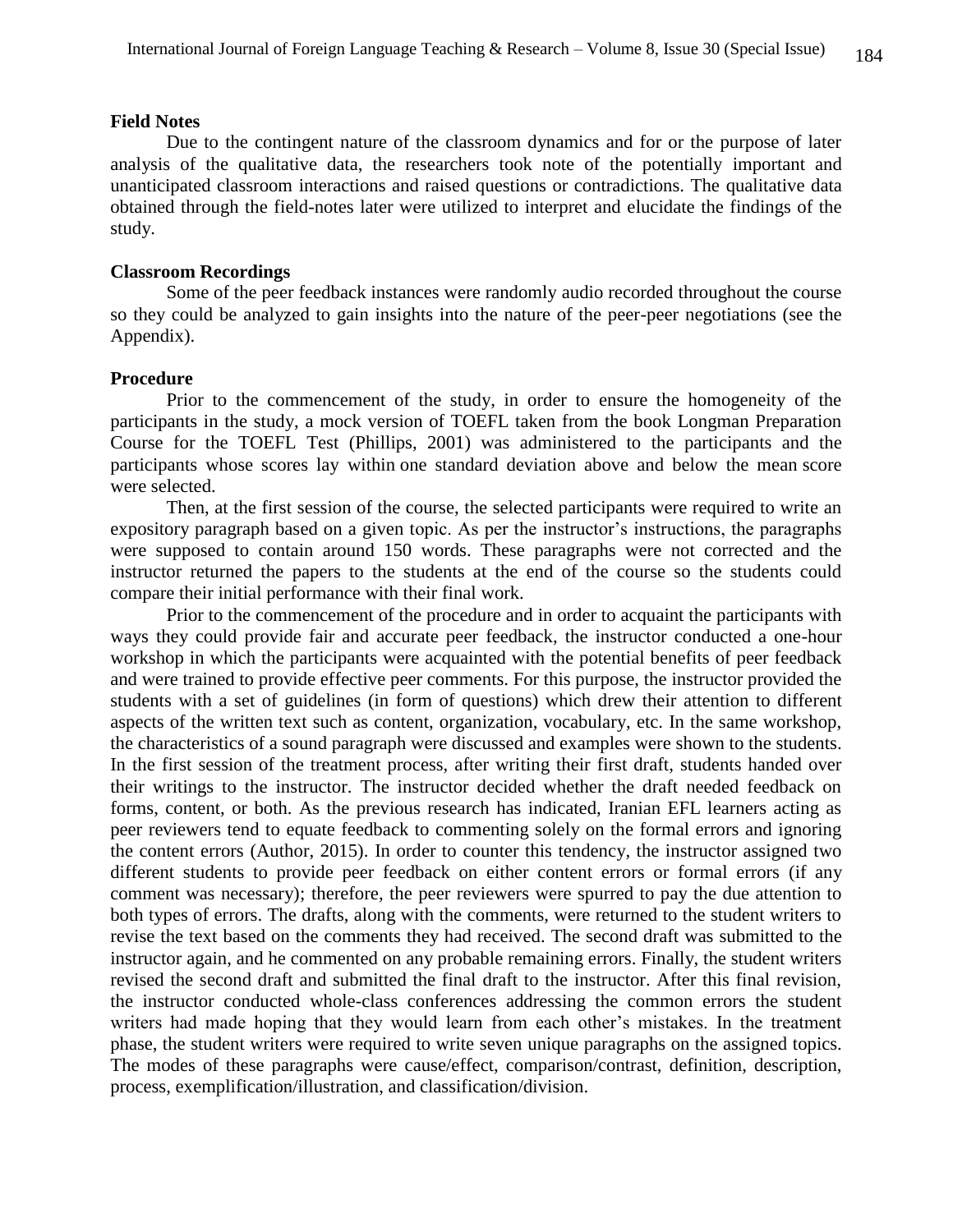It must be mentioned that the comments both the peers and the instructor provided were initially indirect WCF in the form of indicating and locating (underlining) the errors and keeping the explicit explanation or provision of the correct form to the bare minimum. *Example:*

\*I prefer to living in an apartment than in a house.

A more explicit explanation was provided only if the provided feedback did not lead to uptake (i.e. the student writer could not correct the error or did not understand the purpose of the comments). These explicit comments were provided orally.

*Example:*

\*I prefer to living in an apartment than a house.

Peer oral comment: You can't use infinitive and gerund at the same time. Use either 'to' or '-ing'. The reason behind this is that while providing scaffolded corrective feedback based on sociocultural theory the first feedback move must be as implicit as possible (Aljaafreh & Lantolf, 1994) to engage the student writer more cognitively (and therefore contribute to their microgenetic growth) and hopefully increase the chance of noticing the errors by the writer. The procedure has been illustrated in a flowchart in Figure 4.



**Figure 4.** *The flowchart of the treatment procedure*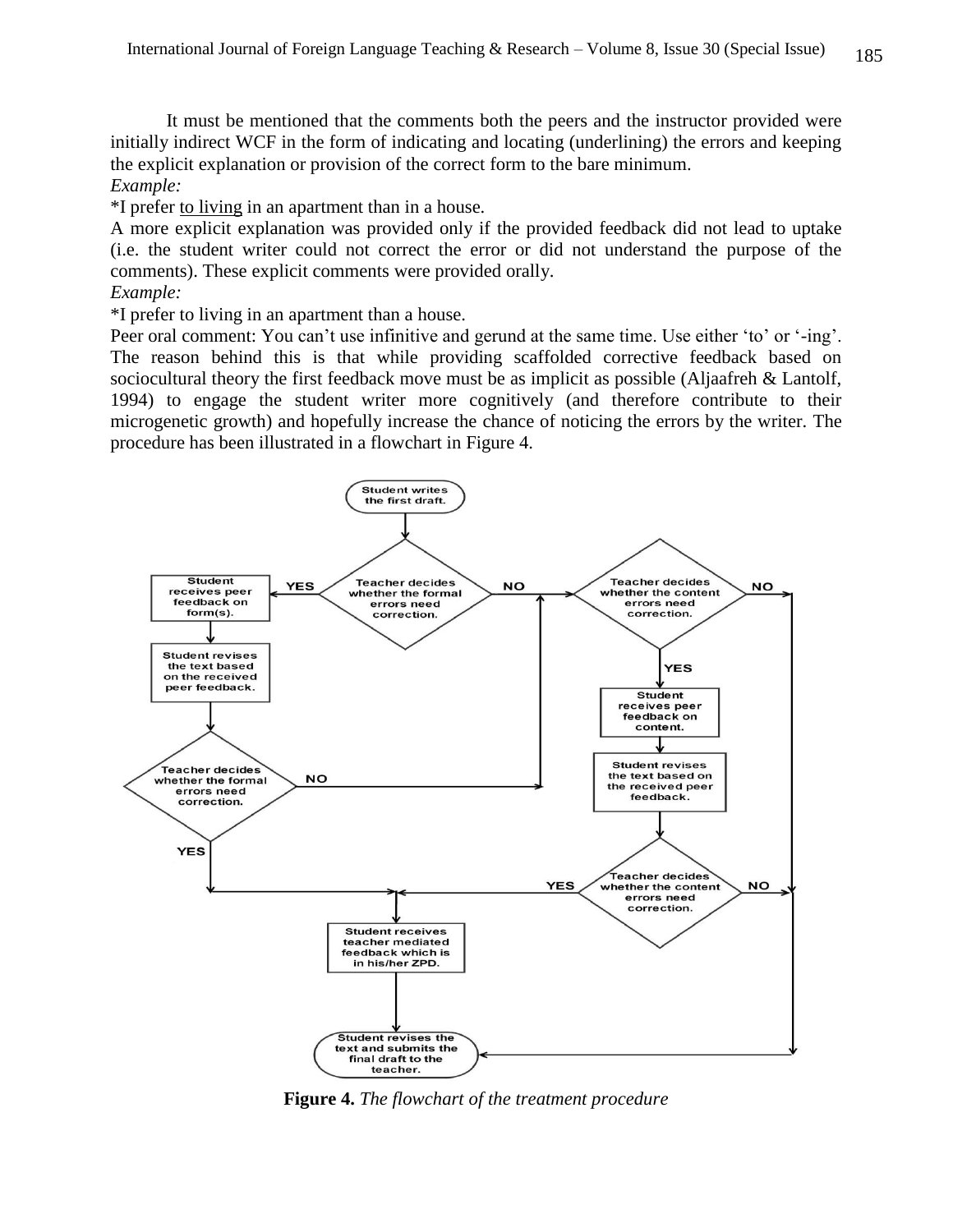One week after the submission of the final draft of the seventh paragraph, student writers were given an immediate posttest on one of the seven paragraph types addressed during the course. The delayed posttest was given one month after the immediate posttest. After the posttest, the students were asked to answer the mediation strategies questionnaire.

The students' drafts in the pretest, the posttest, and the delayed posttest were scored by two raters (one of the researchers and a writing instructor who had three years of experience teaching writing courses at the B.A. level), using the ESL composition profile prepared by Jacobs, Zinkgraf, Wormuth, Hartfiel, and Hughey (1981). Because of the unavoidable variability that exists among different raters, attempts were made to reduce the variability of raters' judgments and also to increase the raters' levels of agreement with each other.

A series of carefully selected drafts, illustrating salient features of students' different levels of performance, was rated by one of the researchers using think-aloud ratings. Then the other rater was asked to rate other series of selected scripts independently in the training session and then to discuss the results. In order to ascertain that an acceptable level of agreement existed between the raters, ten writing samples were rated by the two raters. The acquired data were used to calculate the inter-rater reliability. The obtained inter-rater reliability was .81. One of the researchers rated the papers twice, and intra-reliability of two rating process was calculated accordingly. The intra-rater reliability was .93.

#### **Results**

This study included two sets of data. The first set of data consisted of 75 paragraphs written as a response to three writing tasks (i.e. pretest, immediate posttest, and delayed posttest).

The second set of data was the 23-item questionnaire on mediated strategies answered by the students at the end of the course. The questionnaire checked four types of mediation strategies: artifact-mediated strategies, rule-mediated strategies, community-mediated strategies, and role-mediated strategies.

The first research question of this study dealt with the subjective scoring of the written paragraphs using a scoring rubric (Jacobs, Zinkgraf,

Wormuth, Hartfiel, & Hughey, 1981). The question investigated the quality of the written paragraphs in terms of content, organization, vocabulary, language use (grammar), and mechanics. Regarding the first research question, there is one independent variable (i.e. Scaffolded Written Corrective Feedback), and one dependent variable (i.e. writing score in terms of content, organization, vocabulary, grammar, and mechanics).

To check the parametricity of the data, a test of normality of the data was run. The results showed that only the data pertaining to the content scores are normally distributed. Therefore, only for the content scores, the parametric test of Repeated-Measures ANOVA was used and for the organization, vocabulary, grammar, and mechanics scores the non-parametric test of Friedman was utilized.

In order to compare the participants' pre-test, immediate post-test, and delayed post-test in terms of the participants' content scores, a repeated-measures ANOVA with a Greenhouse-Geisser correction was performed which revealed that mean content scores differed statistically significantly between pre-test, immediate post-test, and delayed post-test  $(F(1.131, 27.147) =$ 32.553,  $P < 0.0005$ ).

As illustrated in Table 1., Post hoc test using the Bonferroni correction revealed that the content scores have elicited a sharp increase from the pre-test to the immediate post-test (19.324 vs. 22.156, respectively), which was statistically significant ( $p = .000$ ). However, the improvement of scores from immediate post-test to delayed post-test (22.156 vs. 22.516,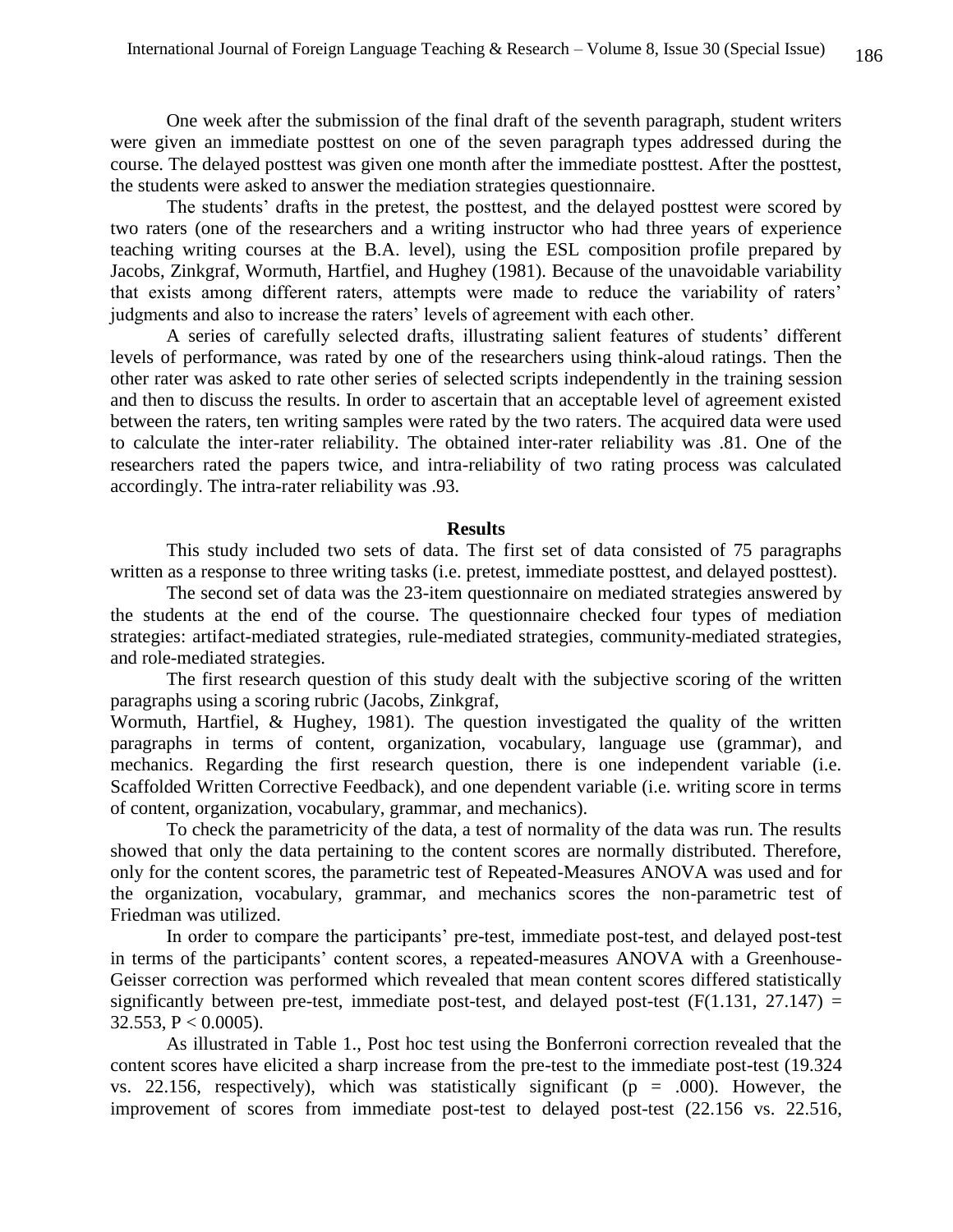respectively) was not statistically significant ( $p = .084$ ). Therefore, we can conclude that the content scores improved significantly after the treatment; however, it remained relatively constant after a month.

|     |                              |                       |                              | Table 1. Post-hoc Test for the content scores |                             |                         |
|-----|------------------------------|-----------------------|------------------------------|-----------------------------------------------|-----------------------------|-------------------------|
|     | (I) Content (J) Content Mean |                       | Std. Error Sig. <sup>b</sup> |                                               | 95% Confidence Interval for |                         |
|     |                              | Difference (I-        |                              |                                               | Difference <sup>b</sup>     |                         |
|     |                              | J)                    |                              |                                               |                             | Lower Bound Upper Bound |
| Pre | IΡ                           | $-2.832$ <sup>*</sup> | .509                         | .000                                          | $-4.142$                    | $-1.522$                |
|     | DP                           | $-3.192^*$            | .530                         | .000                                          | $-4.555$                    | $-1.829$                |
| IP  | Pre                          | $2.832^*$             | .509                         | .000                                          | 1.522                       | 4.142                   |
|     | DP                           | $-.360$               | .154                         | .084                                          | $-.756$                     | .036                    |
| DP  | Pre                          | $3.192^*$             | .530                         | .000                                          | 1.829                       | 4.555                   |
|     | ΙP                           | .360                  | .154                         | .084                                          | $-.036$                     | .756                    |

Based on estimated marginal means

\*. The mean difference is significant at the .05 level.

b. Adjustment for multiple comparisons: Bonferroni.

In order for comparing the participants' pre-test, immediate post-test, and delayed posttest in terms of the participants' organization scores, a Friedman's test was conducted which showed that there was a statistically significant difference between the scores obtained from pretest, immediate post-test, and delayed post-test,  $\chi^2$  (2) = 36.400, p = 0.000.

As illustrated in Table 2., Post hoc test using Dunn's test revealed that the organization scores have elicited a sharp increase from the pre-test to the immediate post-test (13.78 vs. 16.97, respectively), which was statistically significant ( $p = .000$ ). However, the improvement of scores from immediate post-test to delayed post-test (16.97 vs. 17.1, respectively) was not statistically significant ( $p = 1.000$ ). Therefore, we can conclude that the organization scores improved significantly after the treatment; however, it remained relatively constant after a month.

| <b>Lable 2.</b> Lost-hoc lest for the organization scores |                  |       |          |      |          |  |
|-----------------------------------------------------------|------------------|-------|----------|------|----------|--|
| Sample1-Sample2                                           | Test             | Std.  | Std.     | Sig. | Adj.Sig. |  |
|                                                           | <b>Statistic</b> | Error |          |      |          |  |
| PREORG-IPORG                                              | $-1.420$         | 283   | $-5.020$ | .000 | .000     |  |
| PREORG-DPORG                                              | $-1.460$         | .283  | $-5.162$ | .000 | .000     |  |
| <b>IPORG-DPORG</b>                                        | $-.040$          | 283   | $-141$   | .888 | .000     |  |

**Table 2.** *Post-hoc Test for the organization scores*

Asymptotic significances (2-sided tests) are displayed. The significance level is .05.

In order to compare the participants' pre-test, immediate post-test, and delayed post-test in terms of the participants' vocabulary scores, a Friedman's test was performed which indicated that there was a statistically significant difference between the scores obtained from pre-test, immediate post-test, and delayed post-test,  $\chi^2$  (2) = 17.286, p = 0.000.

As illustrated in Table 3., Post hoc test using Dunn's test revealed that the vocabulary scores have elicited a sharp increase from the pre-test to the immediate post-test (13.53 vs. 14.85, respectively), which was statistically significant ( $p = .006$ ). However, the improvement of scores from immediate post-test to delayed post-test (14.85 vs. 14.87, respectively) was not statistically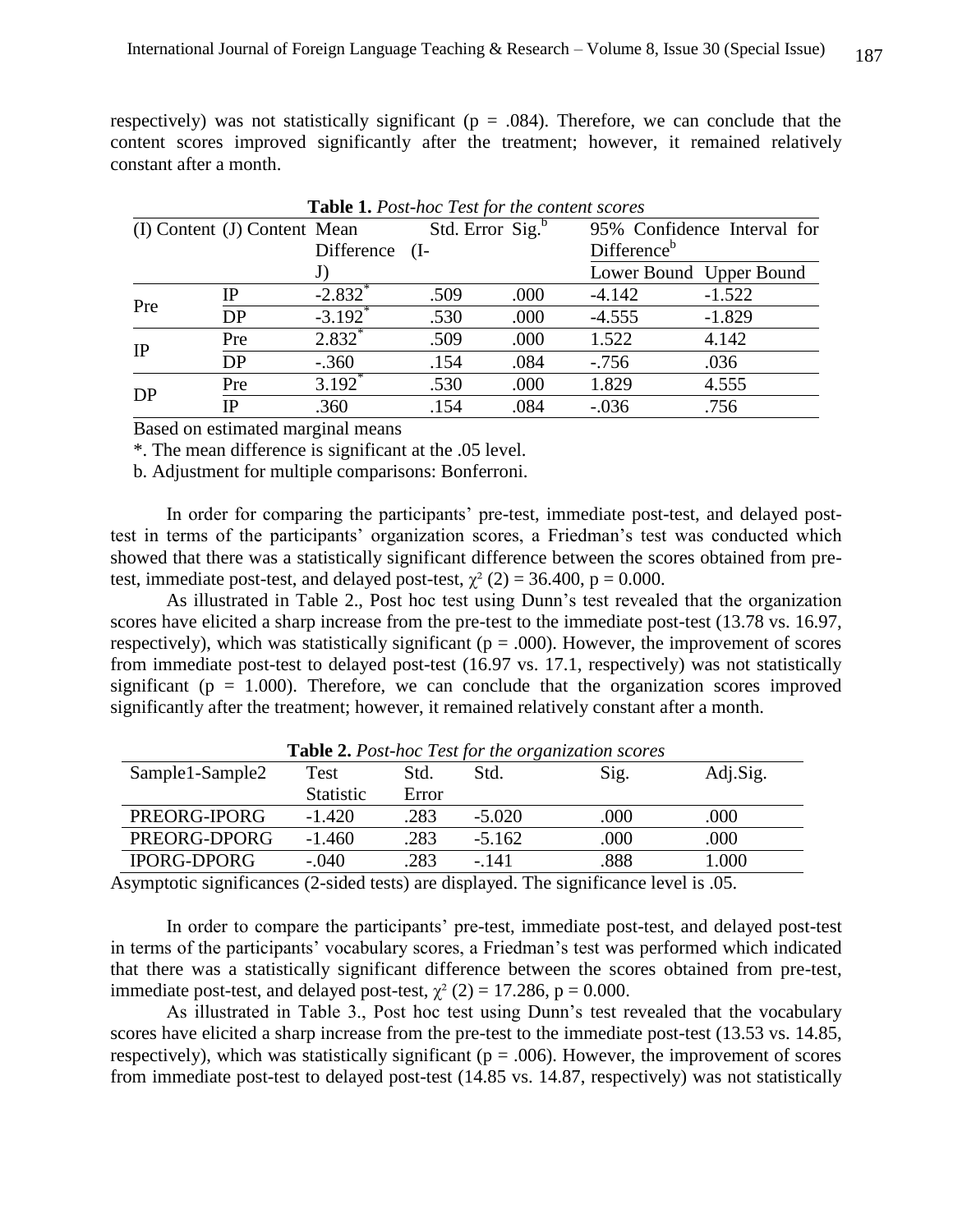significant ( $p = 1.000$ ). Therefore, we can conclude that the vocabulary scores improved significantly after the treatment; however, it remained relatively constant after a month.

|                    |                  |       |          | <b>Table 3.</b> Post-hoc Test for the vocabulary scores |          |
|--------------------|------------------|-------|----------|---------------------------------------------------------|----------|
| Sample1-Sample2    | <b>Test</b>      | Std.  | Std.     | Sig.                                                    | Adj.Sig. |
|                    | <b>Statistic</b> | Error |          |                                                         |          |
| PREVOC-IPVOC       | $-.880$          | .283  | $-3.111$ | .002                                                    | .006     |
| PREVOC-DPVOC       | $-1.100$         | .283  | $-3.889$ | .000                                                    | .000     |
| <b>IPVOC-DPVOC</b> | $-.220$          | .283  | $-778$   | .437                                                    | .000     |

Asymptotic significances (2-sided tests) are displayed. The significance level is .05.

In order for comparing the participants' pre-test, immediate post-test, and delayed posttest in terms of the participants' language use scores, a Friedman's test was conducted which showed that there was a statistically significant difference between the scores obtained from pretest, immediate post-test, and delayed post-test,  $\chi^2$  (2) = 37.440, p = 0.000.

As illustrated in Table 4., Post hoc test using Dunn's test revealed that the language use scores have elicited a sharp increase from the pre-test to the immediate post-test (15.32 vs. 17.62, respectively), which was statistically significant ( $p = .000$ ). However, the improvement of scores from immediate post-test to delayed post-test (17.62 vs. 18.12, respectively) was not statistically significant ( $p = .269$ ). Therefore, we can conclude that the language use scores improved significantly after the treatment; however, it remained relatively constant after a month.

| <b>Table 4.</b> Post-hoc Test for language use scores |                  |       |          |      |          |  |
|-------------------------------------------------------|------------------|-------|----------|------|----------|--|
| Sample1-Sample2                                       | Test             | Std.  | Std.     | Sig. | Adj.Sig. |  |
|                                                       | <b>Statistic</b> | Error |          |      |          |  |
| <b>PREUSE-IPUSE</b>                                   | $-1.200$         | .283  | $-4.243$ | .000 | .000     |  |
| PREUSE-DPUSE                                          | $-1.680$         | .283  | $-5.940$ | .000 | .000     |  |
| <b>IPUSE-DPUSE</b>                                    | $-.480$          | .283  | $-1.697$ | .090 | .269     |  |

**Table 4.** *Post-hoc Test for language use scores*

Asymptotic significances (2-sided tests) are displayed. The significance level is .05.

Finally, in order for comparing the participants' pre-test, immediate post-test, and delayed post-test in terms of the participants' mechanics scores, a Friedman's test was performed which revealed that there was a statistically significant difference between the scores obtained from pretest, immediate post-test, and delayed post-test,  $\chi^2$  (2) = 24.581, p = 0.000.

As illustrated in Table 5., Post hoc test using Dunn's test revealed that the mechanics scores have elicited a sharp increase from the pre-test to the immediate post-test  $(2.58 \text{ vs. } 3.08,$ respectively), which was statistically significant ( $p = .001$ ). However, the improvement of scores from immediate post-test to delayed post-test (3.08 vs. 3.14, respectively) was not statistically significant ( $p = 1.000$ ). Therefore, we can conclude that the mechanics scores improved significantly after the treatment; however, it remained relatively constant after a month.

|                    |                  |       |          | <b>Lable 5.</b> Post-noc Lest for the mechanics scores |          |
|--------------------|------------------|-------|----------|--------------------------------------------------------|----------|
| Sample1-Sample2    | Test             | Std.  | Std.     | Sig.                                                   | Adj.Sig. |
|                    | <b>Statistic</b> | Error |          |                                                        |          |
| PREMEC-IPMEC       | $-1.000$         | .283  | $-3.536$ | .000                                                   | .001     |
| PREMEC-DPMEC       | $-1.220$         | .283  | $-4.313$ | .000                                                   | .000     |
| <b>IPMEC-DPMEC</b> | $-.220$          | 283   | $-778$   | .437                                                   | 1.000    |

**Table 5.** *Post-hoc Test for the mechanics scores*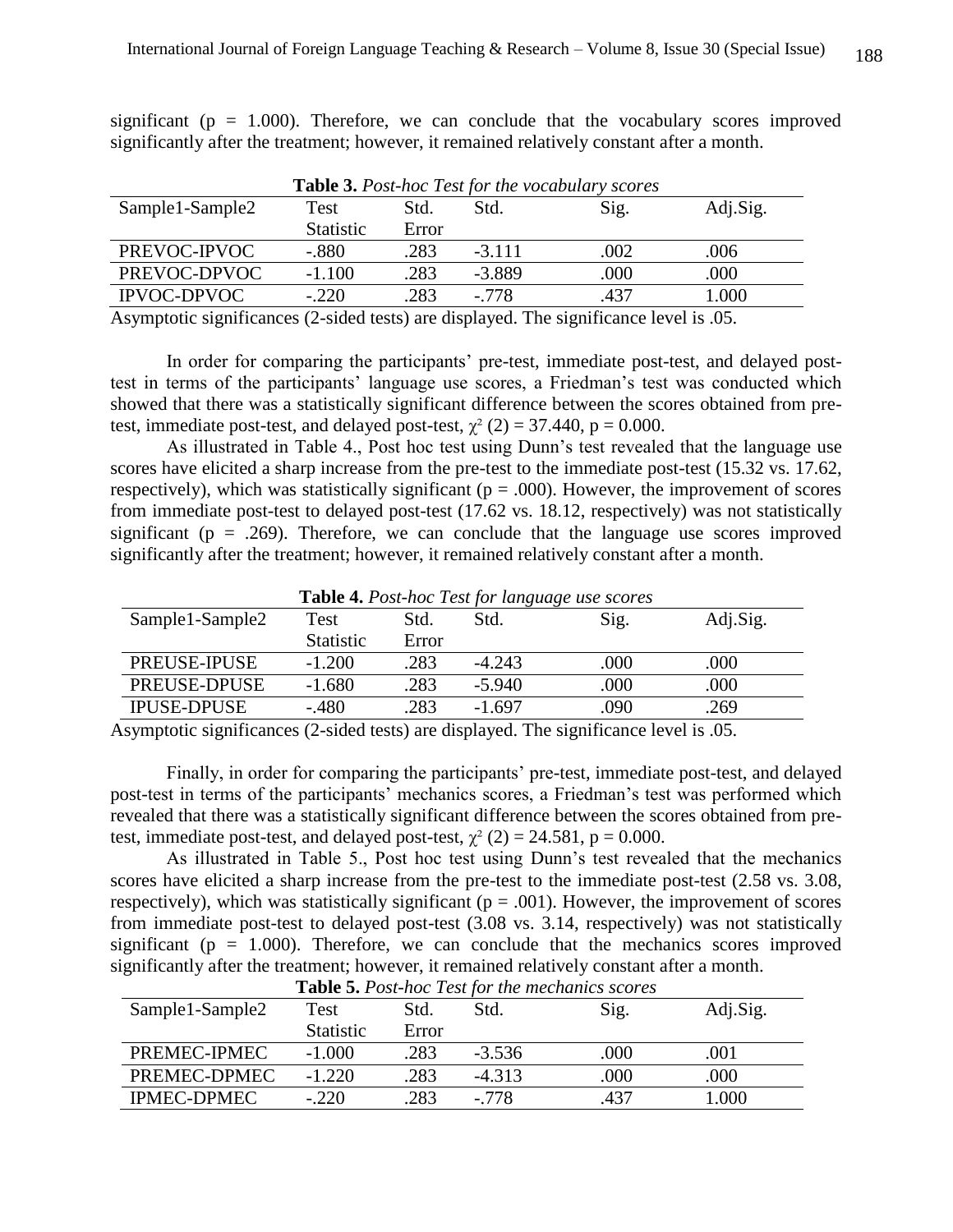Asymptotic significances (2-sided tests) are displayed. The significance level is .05.

The second research question intended to investigate the types of mediation strategies (based on Activity Theory) the participants adopted to revise their paragraphs. Drawing on the premises of Activity theory, the items of the 23-item Likert-scale questionnaire were divided into four categories of Artifact Mediation, Rule Mediation, Community Mediation, and Role Mediation strategies. The respondents had to indicate the adopted strategies by choosing from the five options of Not at all (1), Not really (2), To some extent (3), Quite a lot (4), and Very much (5).

As Figure 5. illustrates, the participants' response to the six items under the category of Artifact Mediation strategy (i.e. items 1, 2, 3, 4, 5, and 6), generally, indicates the aforementioned strategies have been adopted more than average (i.e. 2.24, 2.56, 2.52, 3.84, 2.84, and 3.72 respectively) with the total mean of 2.95.



**Figure 5.** *The participants' reported mediation strategies use (artifact mediation)*

Figure 6. shows the participants' response to the eight items under the category of Rule Mediation strategy (i.e. items 7, 8, 9, 10, 11, 12, 13 and 14). The figure indicates an extensive adoption of the strategy (i.e. 3.28, 3.16, 3.36, 3.12, 3.68, 3.08, 4.40, and 3.44 respectively) with the total mean of 3.44.



**Figure 6.** *The participants' reported mediation strategies use (rule mediation)*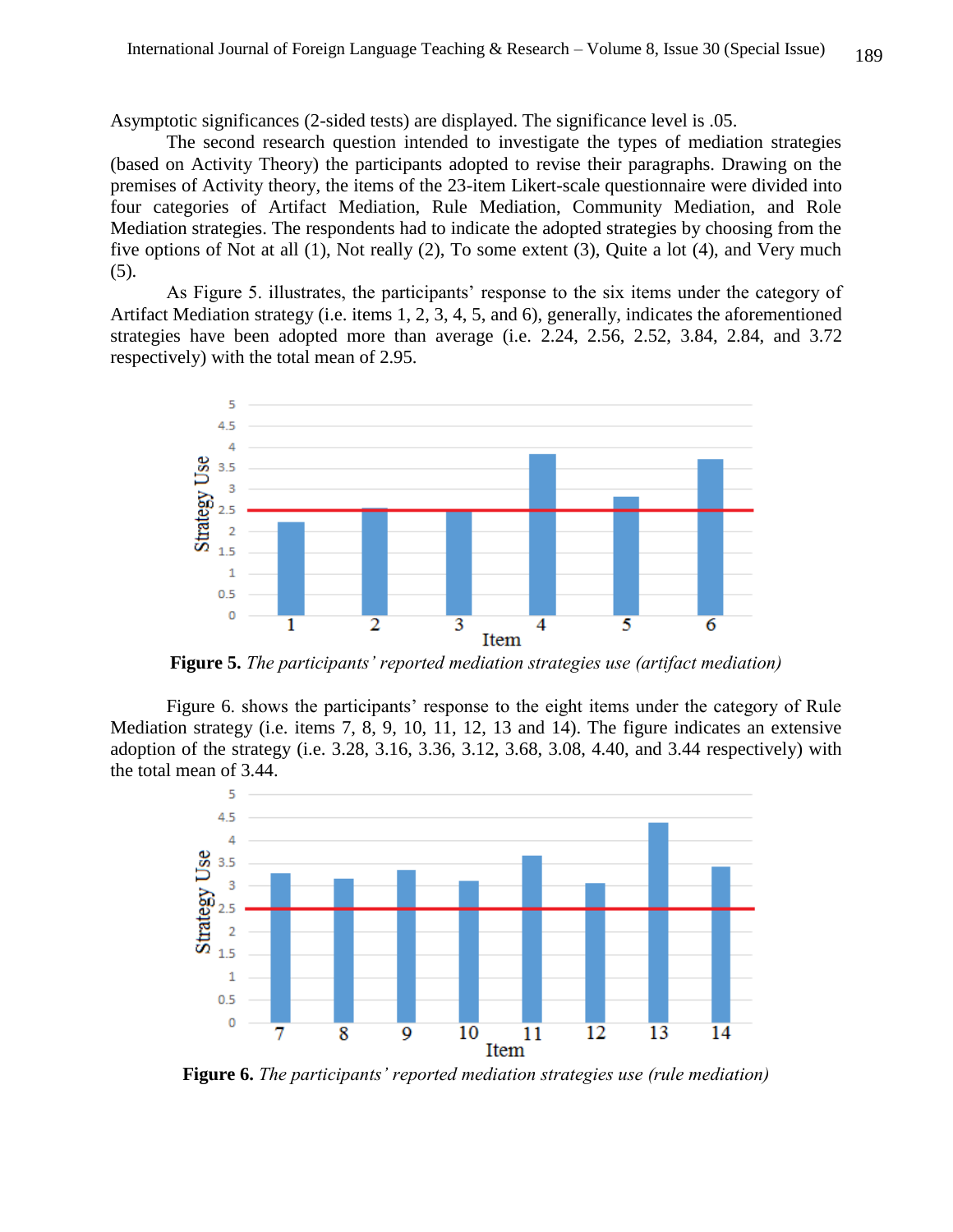As Figure 7 illustrates, the participants' response to the six items under the category of Community Mediation strategy (i.e. items 15, 16, 17, 18, 19, and 20), generally, indicates a relatively low adoption of Community Mediation strategy (i.e. 3.36, 2, 4.44, 1.72, 1.32, and 1.40 respectively) with the total mean of 2.37.



**Figure 7.** *The participants' reported mediation strategies use (community mediation)*

Figure 8 shows the participants' response to the three items under the category of Role Mediation strategy (i.e. items 21, 22, and 23). The table indicates an extensive adoption of the strategy (i.e. 3.24, 3.92, and 3.80 respectively) with the total mean of 3.65.



**Figure 8.** *The participants' reported mediation strategies use (role mediation)*

Figure 9. illustrates the total mean of the four mediation strategies (Artifact, Rule, Community, and Role Mediation) adopted by the participants.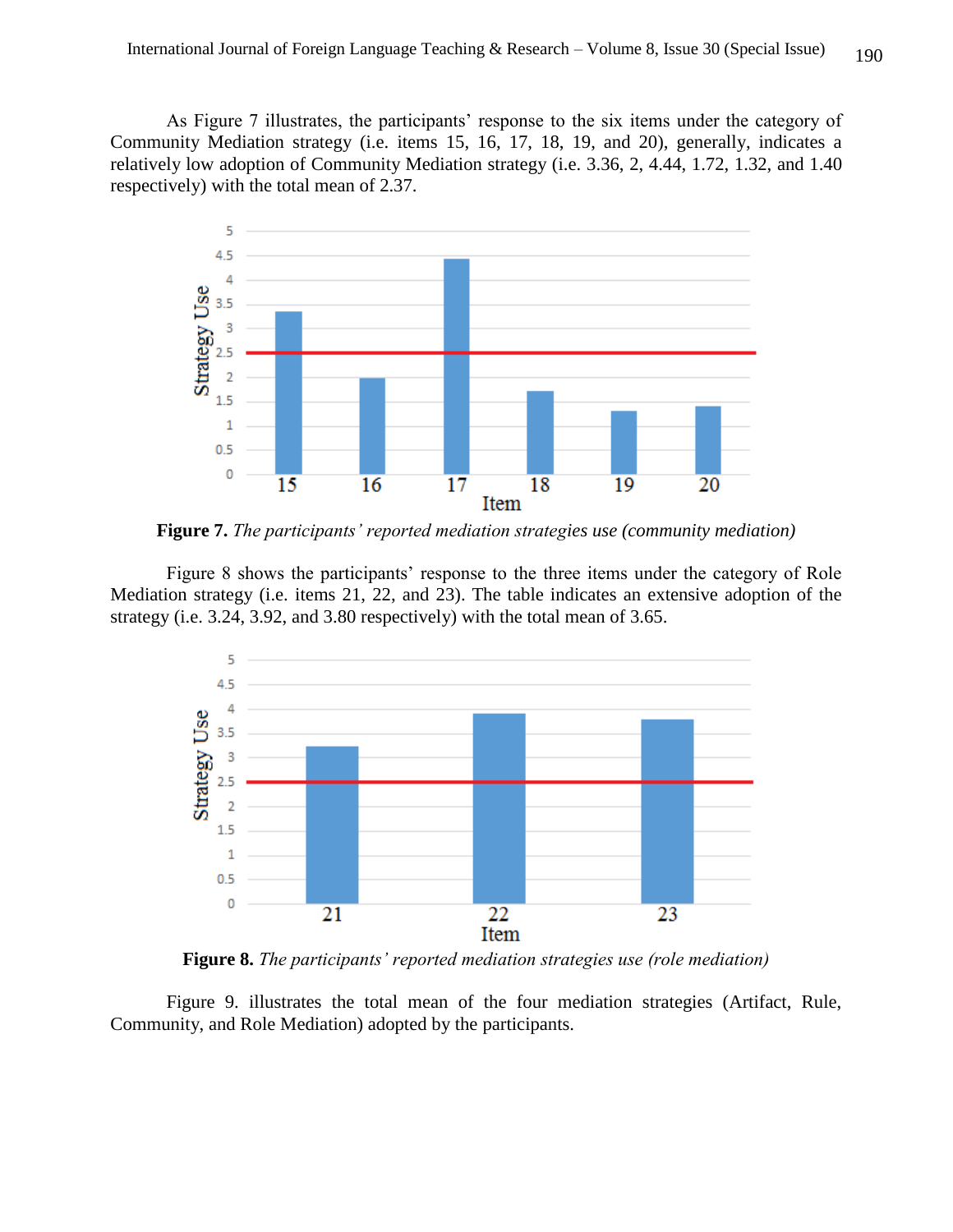

**Figure 9.** *The participants' reported mediation strategies use (comparison of the four mediation strategies)*

#### **Discussion**

The first research question investigated the efficacy of Scaffolded WCF on the learners' writing quality in terms of content, organization, vocabulary, language use (grammar), and mechanics. The utilized instrument for this purpose (Jacobs et al., 1981) offers a set of scoring rubrics for evaluating the student writers' writing performance. The rubrics are subjective in nature. In other words, human factors (on the part of the raters) influence the scoring process (after all, a text is written by a human being to be read by other human beings!). As mentioned above, WCF provided in the learners' ZPD contributed to improvements in all aspects of content, organization, vocabulary, grammar, and mechanics. Although the improvement over the course of the treatment proved significant, this increase in the quality of writing halted after the treatment and it reached a plateau. This implies that intervention plays a crucial role in the writers' performance. On the bright side, however, this finding implies that the improvements were sustainable. One of the contributing factors for such improvements is that for the peer review section, the participants were trained in how to provide constructive feedback on both form and content. Additionally, they had to use a checklist to ascertain that all these aspects had been taken into account equally. Without sufficient training and a checklist drawing the feedback providers' attention to all the aspects of content, organization, grammar, vocabulary, and mechanics, most of the comments would concern the form of language at the expense of content.

To date, most studies investigating the efficacy of scaffolded ZPD-based WCF have sufficed with holistic scoring of the written drafts and little attention (if any) is directed to the constituents of a text. In other words, most researchers investigating WCF within the framework of SCT have failed to clearly explain what they mean by writing quality. However, regardless of this methodological difference in the scoring process, the findings obtained in this study are in accordance with the results reported by studies such as Aljaafreh and Lantolf (1994), Niami (2011), Zhu and Mitchell (2012), Lee (2014), Mak and Lee (2014), Yu and Lee (2015), and Lee (2017). However, it is worth mentioning that unlike the present study which has exploited a nexus of peer review and teacher feedback, the scaffolded feedback in these studies is either provided by the peers or the instructors.

As for the reason for such improvements, it can be argued that due to the collaborative and negotiated nature of Scaffolded WCF, the learners were highly involved in the writing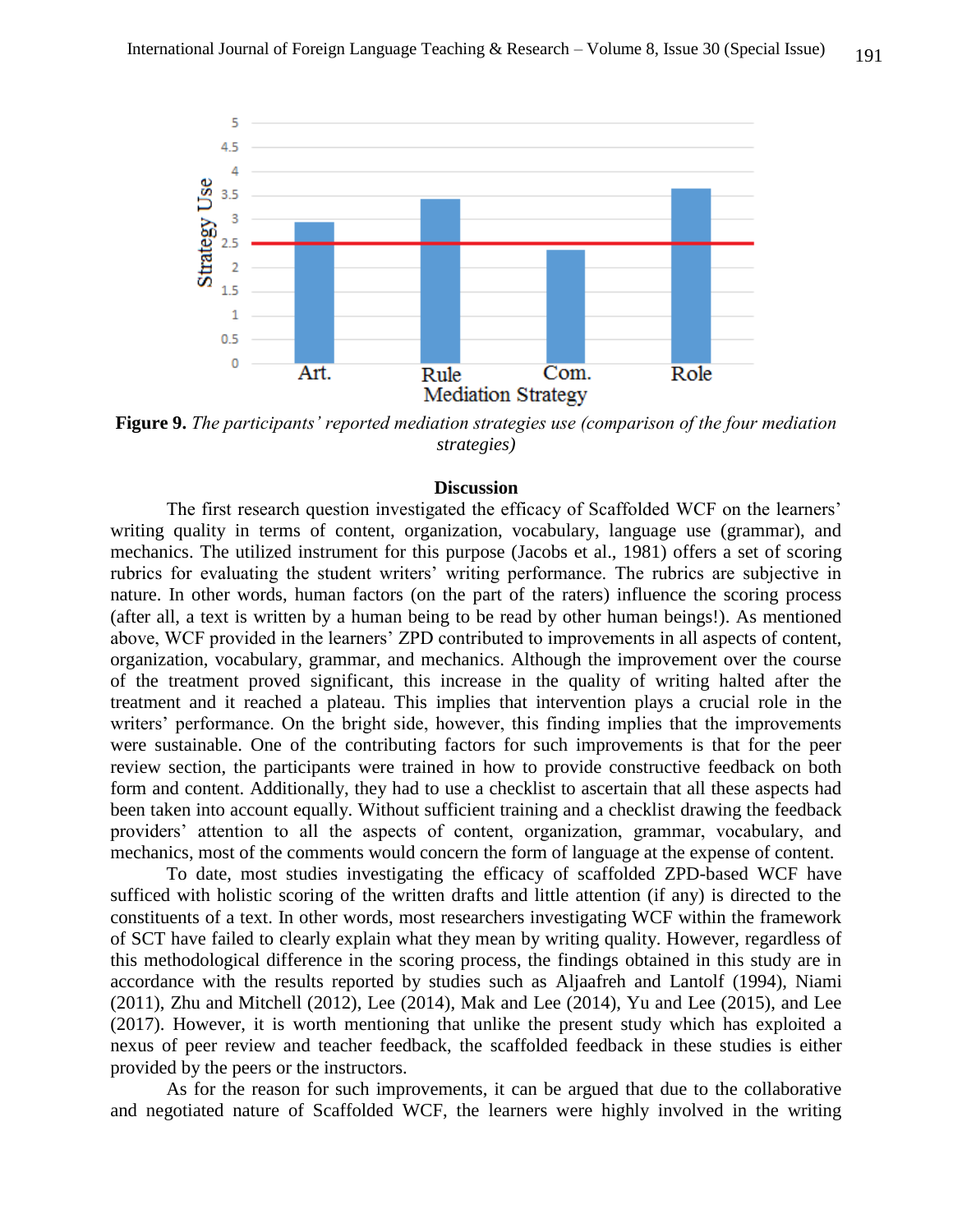process. This process afforded learners with ample gradual assistance in their ZPD which in turn enabled them to progress from the other-regulated stage to the self-regulated stage. Such transition empowered the learners to excel in their writing performance.

Another reason for the learners' improvement is probably rooted in the fact that the whole-class conferencing stage provided all the learners with mediating prompts in a less threatening atmosphere. This is in line with Lantolf and Poehner's (2011) findings with respect to the impact of group mediation on other learners in the class.

Last but not least, the findings indicate the benefits of pair work in writing classes. Pair work enables learners to use a wide range of language functions to provide and receive peer feedback. Peer-peer interaction is a rarity in traditional writing classes and the provision of such opportunity is proved to be of great benefits as the learners can learn from each other without the concern of being judged by the instructor. This, in turn, makes the learners less conservative and allows them to venture to step out of their comfort zone and as a result learn more.

The second research question investigated the various types of mediation strategies (based on Activity Theory) the participants adopted to revise their writings. To answer this question, a 23-item questionnaire was devised. The items in the questionnaire were categorized in the four different factors (strategic mediations) of Artifact-mediated strategies, Rule-mediated strategies, Community-mediated strategies, and Role-mediated strategies. These are briefly explained below:

1.Artifact-mediated strategies: This type of mediation consists of utilizing the internet, reference books such as dictionaries and grammar books, L1, and L2.

2.Rule-mediated strategies: When the students are asked to revise their writings, they are supposed to be conscious of some rules and criteria according to which they develop their ideas. These rules and criteria can include rhetoric, teacher's evaluation criteria, and time limitation.

3.Community-mediated strategies: While revising their writings, the students might ask the members of their community for help. These members include their classmates, other university instructors, or their friends and family members.

4.Role-mediated strategies: The students play at least two roles while revising. The first role is as the author of the piece of writing, and the other one is as a language learner.

The learners' answers to the first category of questions (Artifact strategies) indicated that the learners had benefitted from artifacts (tools) such as the Internet, books, articles, and dictionaries for revising their paragraphs. The results also reveal that translating from Persian to English as well as thinking in English during the revision process helped the student writers write better paragraphs. Overall, the most common artifact used by the learners was dictionary and the least used one was the Internet. One reason for this fact is probably the learners' lack of familiarity with useful educational websites and the ways online resources can contribute to writing better paragraphs. Therefore, it seems necessary to hold a brief workshop during the training stage on various ways the student writers can benefit from online resources.

With respect to the use of Rule-mediated strategies, the respondents reported that the rules explained in the peer revision checklist played a crucial role in helping learners with writing better paragraphs in terms of content, grammar, organization, mechanics, appropriacy, and the development of ideas. However, the learners claimed that the teacher's instruction was far more influential compared to other mediating factors. This lack of trust in peer feedback is deep-rooted in the cultural belief that the teacher is the main disseminator of knowledge and all other sources play a secondary role. However, as SCT puts forth, learning will be enhanced when a wide range of mediating factors are utilized. This finding calls for more explanation on the benefits of peer review during the training stage. The instructors need to raise awareness about the fact that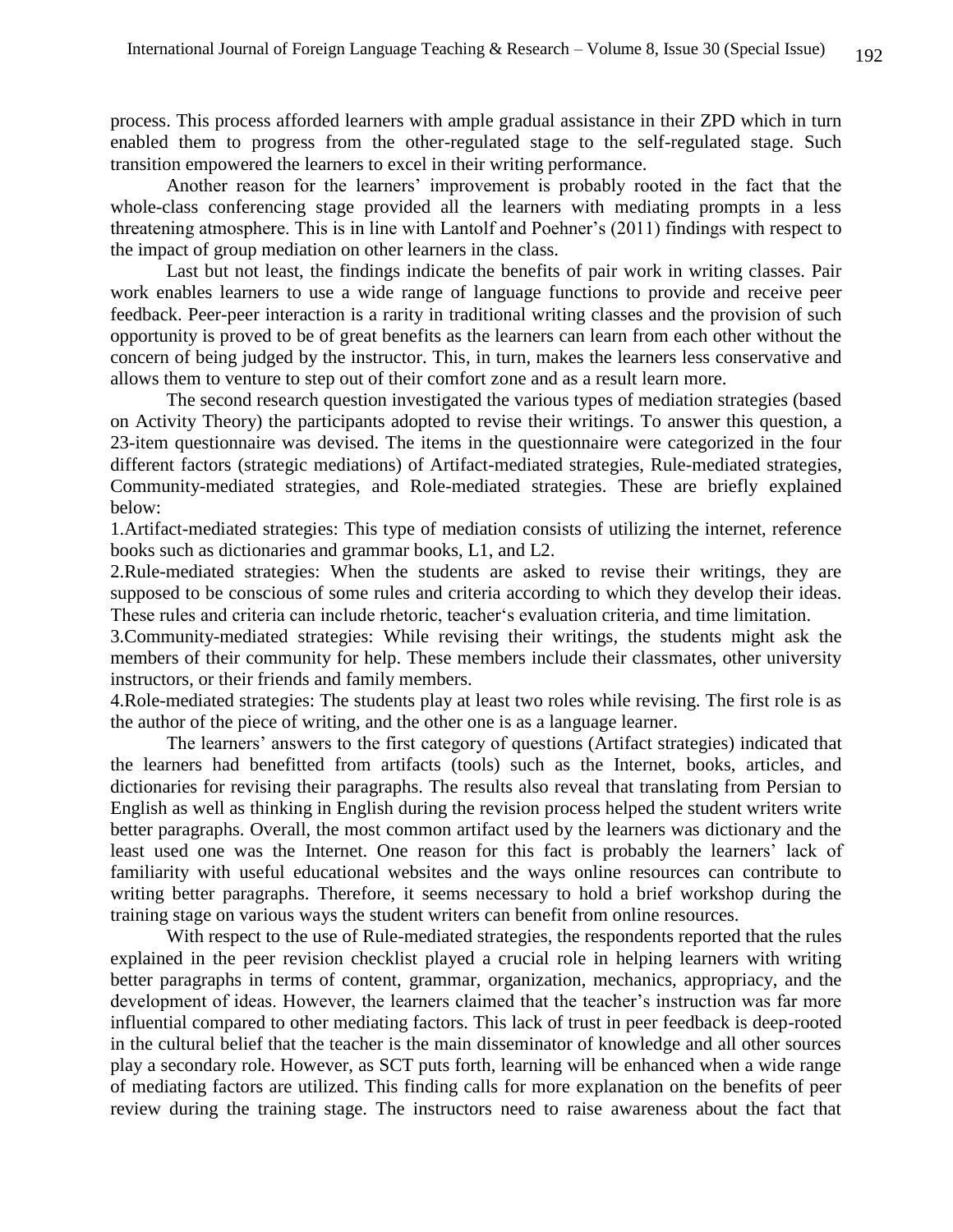although in some instances the peer comments might be inaccurate, their benefits outweigh this shortcoming.

The third category (Community-mediated strategies) focused on the assistance the learners received from other people in their community including their peers, the course instructor, other instructors, family members, and people outside the university. The respondents' answers to the items under this category indicated that most mediating help the learners received came from first the course instructor and then from their classmates. The learners also reported that the least assistance came from their family members and people from outside the university community. Considering the mentality of Iranian university students, these findings are quite understandable and predictable because, as stated above, they regard course instructors as the main source of knowledge and if they have relied on their peers' comments this is due to the fact that this role of feedback provider was delegated by the course instructor and they were encouraged (and to some extent forced) to take their classmates' comments into consideration with the hope that such comments are later supplemented by the instructor's feedback. This prevalent mindset is also promoted by many instructors who ban their students from consulting other instructors regarding the course content. They believe that what happens in the class must remain in the class! This attitude will deprive the learners of the invaluable knowledge they can obtain from various sources outside the classroom. After all, everything is known by everyone and the synergy among all the mediating factors will enhance the learning. However, learners need to be equipped with the necessary criteria to discern useful sources of knowledge from misleading ones.

The last investigated factor is Role-mediating strategies (aka Division of labor) which put forward that learners play two major roles in such a class: the specific role of 'author' and the general role of 'language learner'. The learners reported that this method not only helped them with writing better paragraphs but it also provided them with strategies required for becoming more successful language learners in general. That is, the adopted approach (Scaffolded WCF) can transcend the writing classroom and will (hopefully), through promoting self-regulation strategies, contribute to educating autonomous language learners.

These findings are discrepant with those of Niami (2011) where she found no positive correlations between learners' strategy use and their revision. The present study, however, indicates that the participants benefitted from all five mediating strategies during the revision phase.

#### **Conclusions**

Activity theory, as an offspring of SCT, affords learners' goals an important role in explaining actions as well as in creating opportunities for learning. Wells (2000, p. 71) writes that "knowledge is situated, it is (re)created in a specific activity setting". In this study, the findings show that knowledge of and about language was consolidated, reconstructed and co-constructed collaboratively by course members who shared a common goal. In such an activity system, members brought their personal experiences and information derived from other sources to solve particular language-related problems. These solutions were then appropriated and internalized by the participants. In this sense, the learners' negotiations over language-related problems can be conceived of as creating opportunities for learning.

Another implication of the study is that writing instructors should encourage learners to exhaust all the resources they can access while revising their texts. This includes the Internet, resource books, other students, and even other instructors. Many Iranian university instructors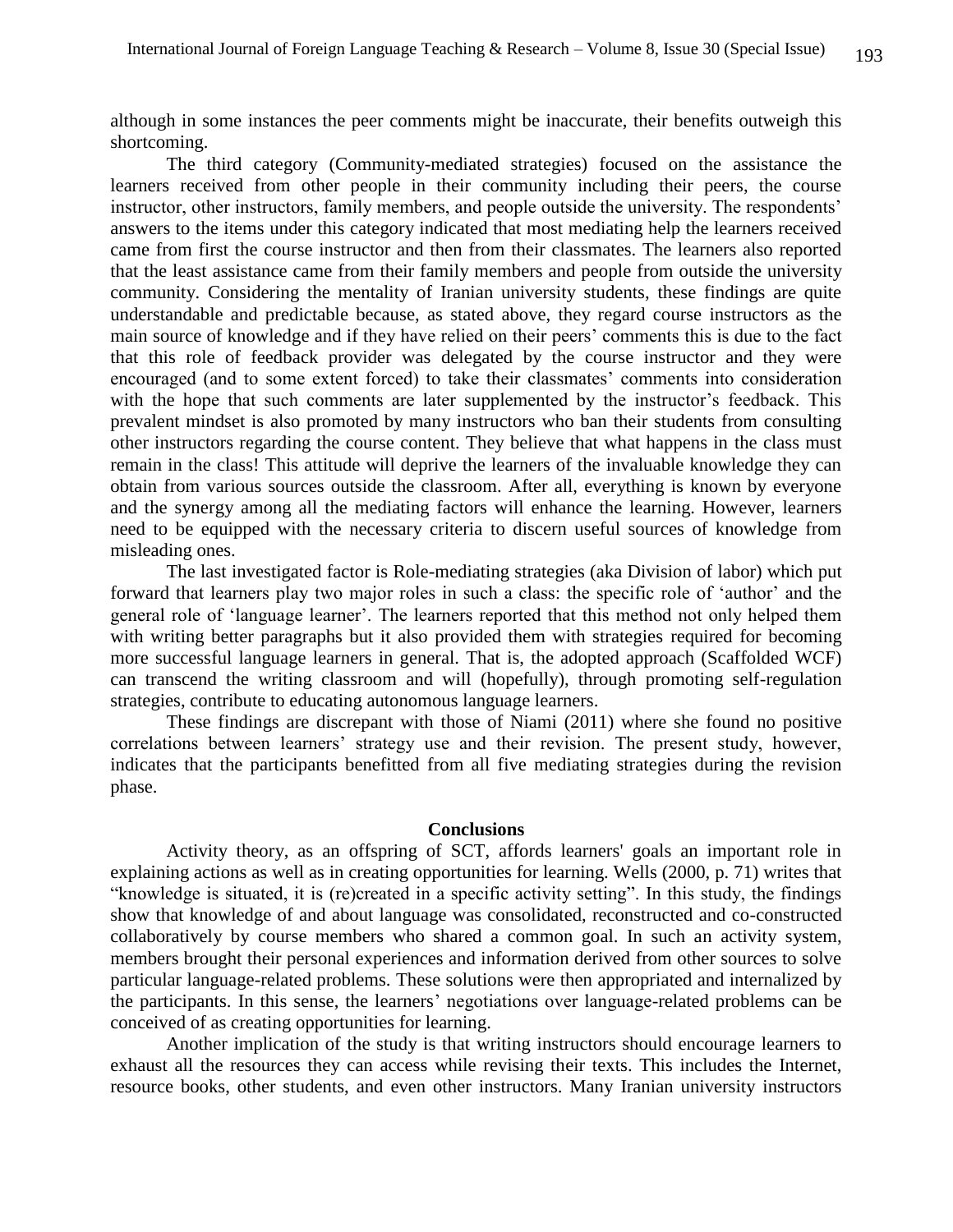prohibit their students from consulting other instructors by doing which they are depriving their students of other sources of information.

Beyond writing courses, the findings of this study call for the adoption of scaffolding techniques in all the pedagogical activities in a language classroom. Scaffolding can significantly contribute to nurturing self-regulated and autonomous language learners who can take care of their own learning. They can benefit from all the available resources and critically discern the reliable ones from the unreliable ones by comparing them. After all, training self-regulated learners is the utmost goal of lifelong learning.

#### **References**

Aljaafreh, A., & Lantolf, J. P. (1994). Negative feedback as regulation and second language learning in the zone of proximal development. *The Modern Language Journal, 78*, 465- 83.

Engeström, Y. (1987). *Learning by expanding: An activity-theoretical approach to developmental research*. Helsinki: Orienta-Konsultit.

Engeström, Y. (1999). Activity theory and individual and social transformation. In Y. Engeström, R. Miettinen, & R. L. Punamäki (Eds.), *Perspectives on activity theory*  (pp.19-39). Cambridge: Cambridge University Press.

Engeström, Y. (2001). Expansive learning at work: Toward an activity-theoretical reconceptualization. *Journal of Education and Work, 14*, 133-156.

Engeström, Y. (2016). *Studies in expansive learning: Learning what is not yet there*. Cambridge: Cambridge University Press.

Engeström, Y., & Sannino, A. (2010). Studies of expansive learning: Foundations, findings and future challenges. *Educational Research Review, 5*, 1–24.

Ferris, D. R., Liu, H., Sinha, A., & Senna, M. (2013). Written corrective feedback for individual L2 writers. *Journal of Second Language Writing*, *22*(3), 307-329.

Han, Y., & Hyland, F. (2015). Exploring learner engagement with written corrective feedback in a Chinese tertiary EFL classroom. *Journal of Second Language Writing*, *30*, 31-44.

Kaptelinin, V., Kuutti, K., & Bannon, L. (1995). Activity theory: Basic concepts and applications: A summary of the tutorial given at the east west HCI95 conference. In B. Blumenthal, J. Gornostaev, & C. Unger, (Eds.). *Human-computer interaction* (pp. 189-201). Berlin/Heidelberg: Springer.

Lantolf, J. P. (2006). Sociocultural theory and L2: State of the art. *Studies in Second Language Acquisition, 28*, 67–109.

Lantolf, J. P., & Thorne, S. L. (2006). *Sociocultural theory and the genesis of second language development*. Oxford: Oxford University Press.

Lee, I. (2014). Revisiting teacher feedback in EFL writing from sociocultural perspectives. *TESOL Quarterly, 48*(1), 201-213.

Lee, I. (2017). *Classroom writing assessment and feedback in L2 school contexts*. Singapore: Springer.

Lei, X. (2008). Exploring a sociocultural approach to writing strategy research: Mediated actions in writing activities. *Journal of Second Language Writing*, *17*, 217–236.

Leontiev, A. N. (1978). *Activity, consciousness, and personality*. Englewood Cliffs, NJ: Prentice-Hall.

Liu, Q., & Brown, D. (2015). Methodological synthesis of research on the effectiveness of corrective feedback in L2 writing. *Journal of Second Language Writing*, *30*, 66-81.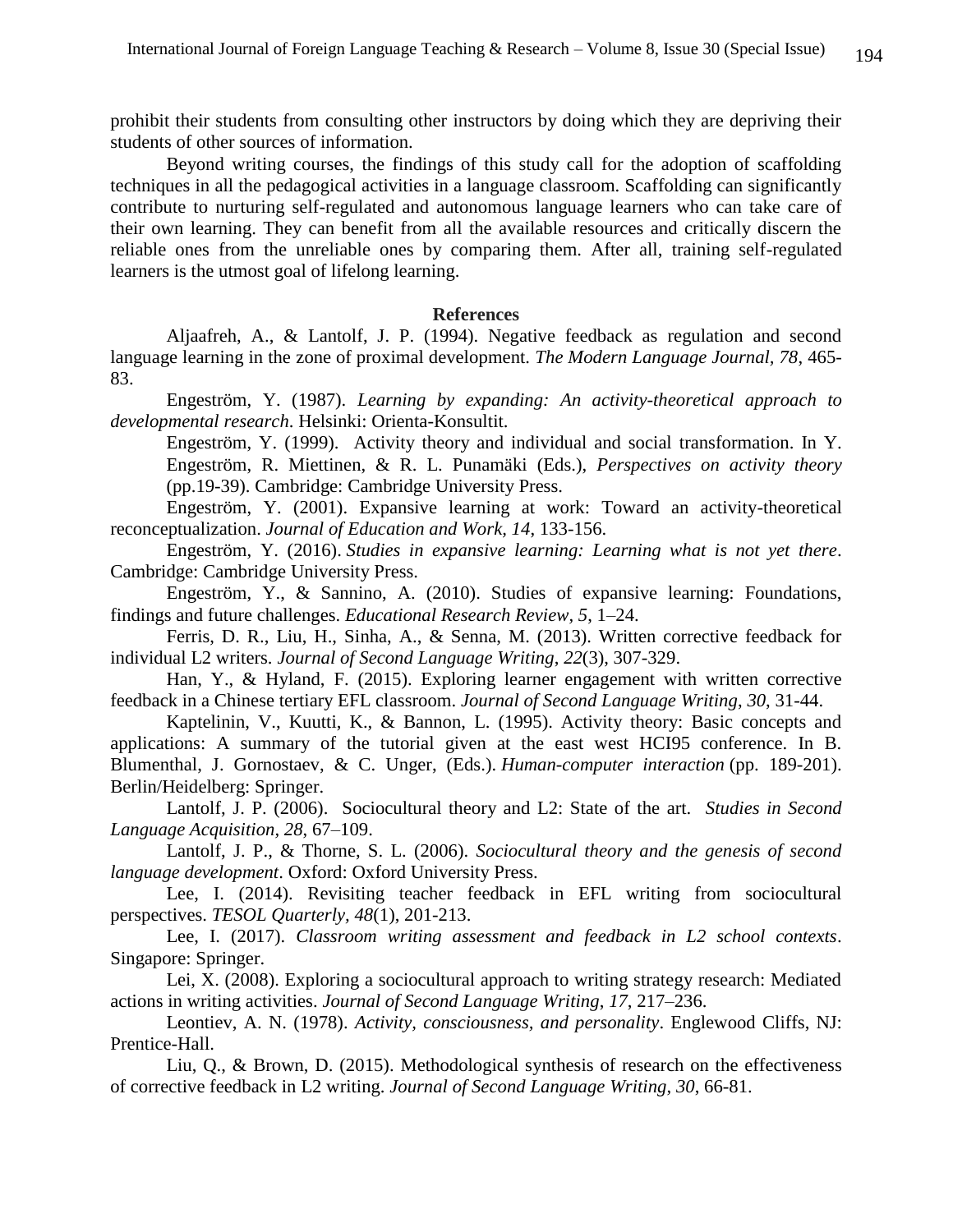Mak, P., & Lee, I. (2014). Implementing assessment for learning in L2 writing: An activity theory perspective. *System, 47*, 73-87.

Nardi, B. (2005). Objects of desire: Power and passion in collaborative activity. *Mind, Culture, and Activity, 12*, 37–51.

Nassaji, H. (2011). Correcting students' written grammatical errors: The effects of negotiated versus nonnegotiated feedback. *Studies in Second Language Learning and Teaching, 1*(3), 315–334.

Nassaji, H. (2018). Corrective Feedback. In J. I. Liontas (Ed.), *The TESOL encyclopedia of English language teaching* (pp. 1-7). NJ: John Wiley & Sons, Inc.

Nassaji, H., & Swain, M. (2000). Vygotskian perspective on corrective feedback in L2: The effect of random versus negotiated help on the learning of English articles. *Language Awareness, 9*, 34-51.

Niami, M. (2011). *Impact of teacher feedback and strategic mediation on Iranian EFL learners' writing revision* (Unpublished doctoral dissertation). Islamic Azad University, Science and Research Branch, Tehran, Iran.

Phillips, D. (2001). *Longman introductory course for the TOEFL test*. New York: Pearson Education, Inc.

Plakitsi, K. (2013). Activity theory in formal and informal science education. In K. Plakitsi (Ed.) *Activity theory in formal and informal science education* (pp. 1-15). Rotterdam: Sense Publishers.

Thorne, S. (2004). Cultural historical activity theory and the object of innovation. In O. St. John, K. van Esch, & E. Schalkwijk (Eds.), *New insights into foreign language learning and teaching* (pp. 51-70). Frankfurt: Peter Lang.

Truscott, J. (1996). The case against grammar correction in L2 writing classes. *Language Learning, 46*, 327–369.

Truscott, J. (1999). The case for 'the case against grammar correction in L2 writing classes': A response to Ferris. *Journal of Second Language Writing, 8*, 111-122.

Truscott, J. (2007). The effect of error correction on learners' ability to write accurately. *Journal of second language Writing*, *16*(4), 255-272.

Truscott, J. (2016). The effectiveness of error correction: Why do meta-analytic reviews produce such different answers? In Y. Leung (Ed.), *Epoch making in English teaching and learning: A special monograph for celebration of ETA-ROC's 25th anniversary* (pp. 129-141). Taipei: Crane.Author (2015).

Wells, G. (2000). Dialogic inquiry in education: Building on the legacy of Vygotsky. In O. D. Lee & P. Smagorinsky (Eds.), *Vygotskian perspectives on literacy research. Constructing meaning through collaborative inquiry* (pp. 51-85). Cambridge: Cambridge University Press.

Yu, S., & Hu, G. (2017). Understanding university students' peer feedback practices in EFL writing: Insights from a case study. *Assessing Writing, 33*, 25-35.

Yu, S., & Lee, I. (2015). Understanding EFL students' participation in group peer feedback of L2 writing: A case study from an activity theory perspective. *Language Teaching Research, 19*(5), 572-593

Zamel, V. (1985). Responding to student writing. *TESOL Quarterly, 19*, 79-101.

Zhu, W., & Mitchell, D. (2012). Participation in peer response as activity: An examination of peer response stances from an activity theory perspective. *TESOL Quarterly, 46*, 362–386.